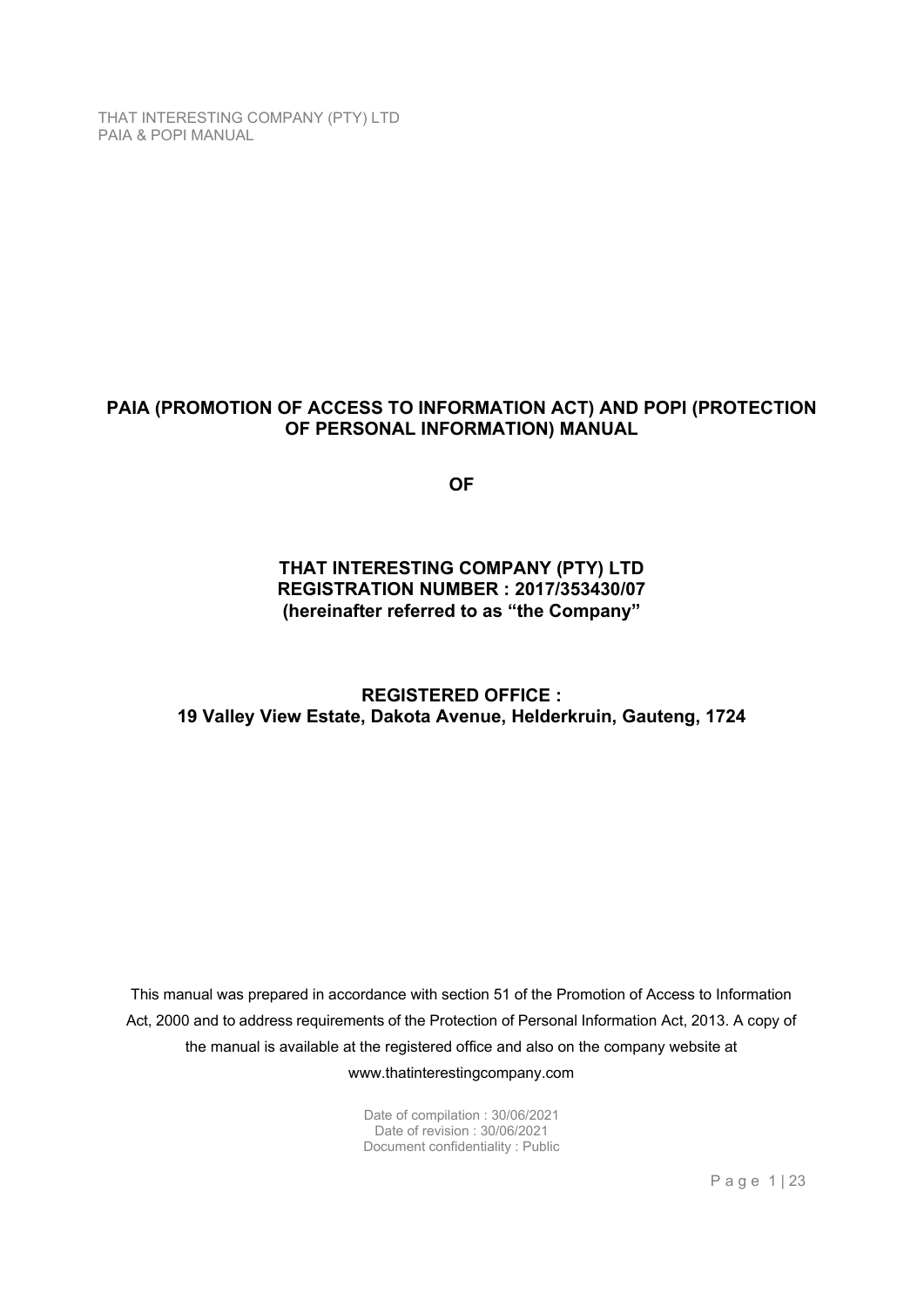### **TABLE OF CONTENTS**

- 1. PREAMBLE
- 2. COMPANY DETAILS
- 3. THE SA HUMAN RIGHTS COMMISSION (SECTION 51(1)(B))
- 4. THE INFORMATION OFFICER (SECTION 51(1)(B))
- 5. SUBJECTS AND CATEGORIES OF RECORDS AVAILABLE ON REQUEST TO ACCESS IN TERMS OF THE PAIA ACT (SECTION 51(1)(E))
- 6. SUBJECTS AND CATEGORIES OF RECORDS AVAILABLE WITHOUT A REQUEST IN TERMS OF THE PAIA ACT (SECTION 51(1)(E))
- 7. DESCRIPTION OF THE LEGISLATION IN TERMS OF WHICH THE COMPANY HOLDS RECORDS
- 8. PROCEDURE FOR A REQUEST FOR ACCESS TO INFORMATION IN TERMS OF PAIA
- 9. GROUNDS FOR REFUSAL OF ACCESS TO RECORDS
- 10. REMEDIES AVAILABLE TO THE REQUESTER UPON REFUSAL OF A REQUEST FOR ACCESS IN TERMS OF PAIA
- 11. PRESCRIBED FEES IN TERMS OF SECTION 51(1)(F))
- 12. PROTECTION OF PERSONAL INFORMATION PROCESSED BY THE COMPANY
- 13. PURPOSE OF PROCESSING OF PERSONAL INFORMATION IN ACCORDANCE WITH POPI
- 14. CATEGORIES OF DATA SUBJECTS AND THE PERSONAL INFORMATION RELATING THERETO
- 15. CROSS BORDER TRANSFERS OF PERSONAL INFORMATION
- 16. DESCRIPTION OF INFORMATION SECURITY MEASURES

ANNEXURE 1: ACCESS REQUEST FORM IN TERMS OF THE PROMOTION TO ACCESS OF INFORMATION ACT, 2000

ANNEXURE 2 : OBJECTION TO THE PROCESSING OF PERSONAL INFORMATION IN TERMS OF SECTION 11(3) OF THE PROTECTION OF PERSONAL INFORMATION ACT, 2013

ANNEXURE 3 : REQUEST FOR CORRECTION OR DELETION OF PERSONAL INFORMATION OR DESTROYING OR DELETION OF RECORD OF PERSONAL INFORMATION IN TERMS OF SECTION 21(1) OF THE PROTECTION OF PERSONAL INFORMATION ACT, 2013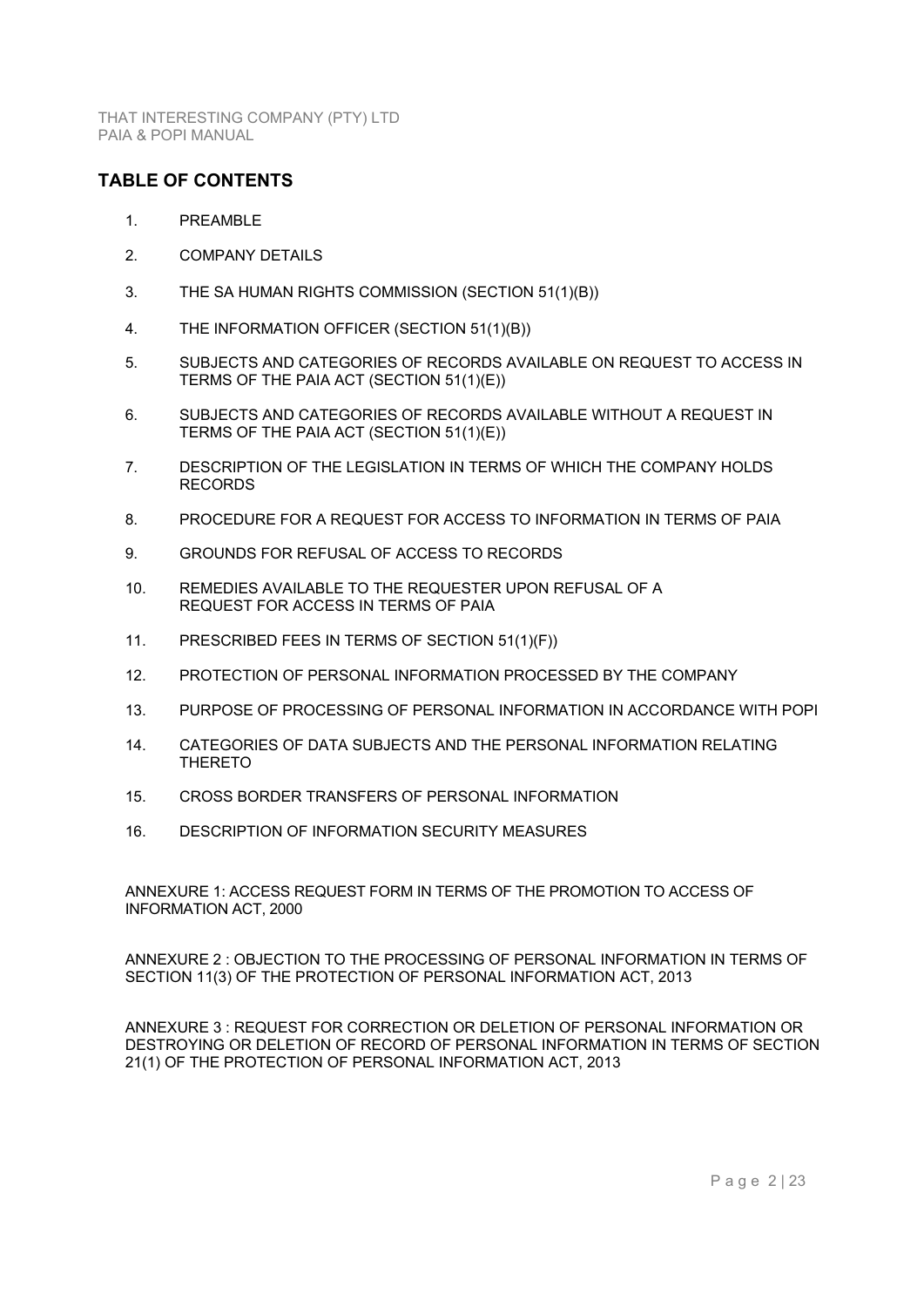## **1. PREAMBLE**

- 1.1 The Promotion of Access to Information Act, No. 2 of 2000 (the "Act) was promulgated on 3 February 2000, giving effect to the constitutional right in terms of section 32 of the Bill of Rights contained in the Constitution of the Republic of South Africa 108 of 1996 (the "Constitution") of access to any information held by a private body and that is required for the exercise or protection of any rights. All private bodies are also required to compile an Information Manual, in terms of Section 51 of the Act. When a request for information is made to a private body, it is obliged to release the information, subject to the applicable legislation and regulatory requirements, unless the PAIA Act expressly prevents the release of such information.
- 1.2 In addition to PAIA, the Protection of Personal Information Act has commenced on 1 July 2021. The POPI Act promotes the protection of personal information processed by private bodies, and introduces certain conditions and minimum requirements for the processing of personal information.

## **2. COMPANY DETAILS**

| Registered name                                         | : That Interesting Company (Pty) Ltd                                       |
|---------------------------------------------------------|----------------------------------------------------------------------------|
| Trading name                                            | : That Interesting Company (Pty) Ltd                                       |
| Registration number                                     | : 2017/353430/07                                                           |
| Registered address                                      | : 19 Valley View Estate<br>Dakota Avenue<br>Helderkruin<br>Gauteng<br>1724 |
| Postal address                                          | : 19 Valley View Estate<br>Dakota Avenue<br>Helderkruin<br>Gauteng<br>1724 |
| Designated Information Officer<br>and Managing Director | : Barend Gideon Grobler                                                    |
| Contact number                                          | : 082 644 5448                                                             |
| Email address                                           | : gideon@thatinterestingcompany.com                                        |
| Website                                                 | : www.thatinterestingcompany.com                                           |

That Interesting Company uses project management as a base to develop bespoke solutions to unique problems. We believe in applying multiple skill sets to craft solutions that might not fit the conventional box. Additionally, we are a fun bunch of interesting individuals that are highly driven, creative, collaborative and realistic.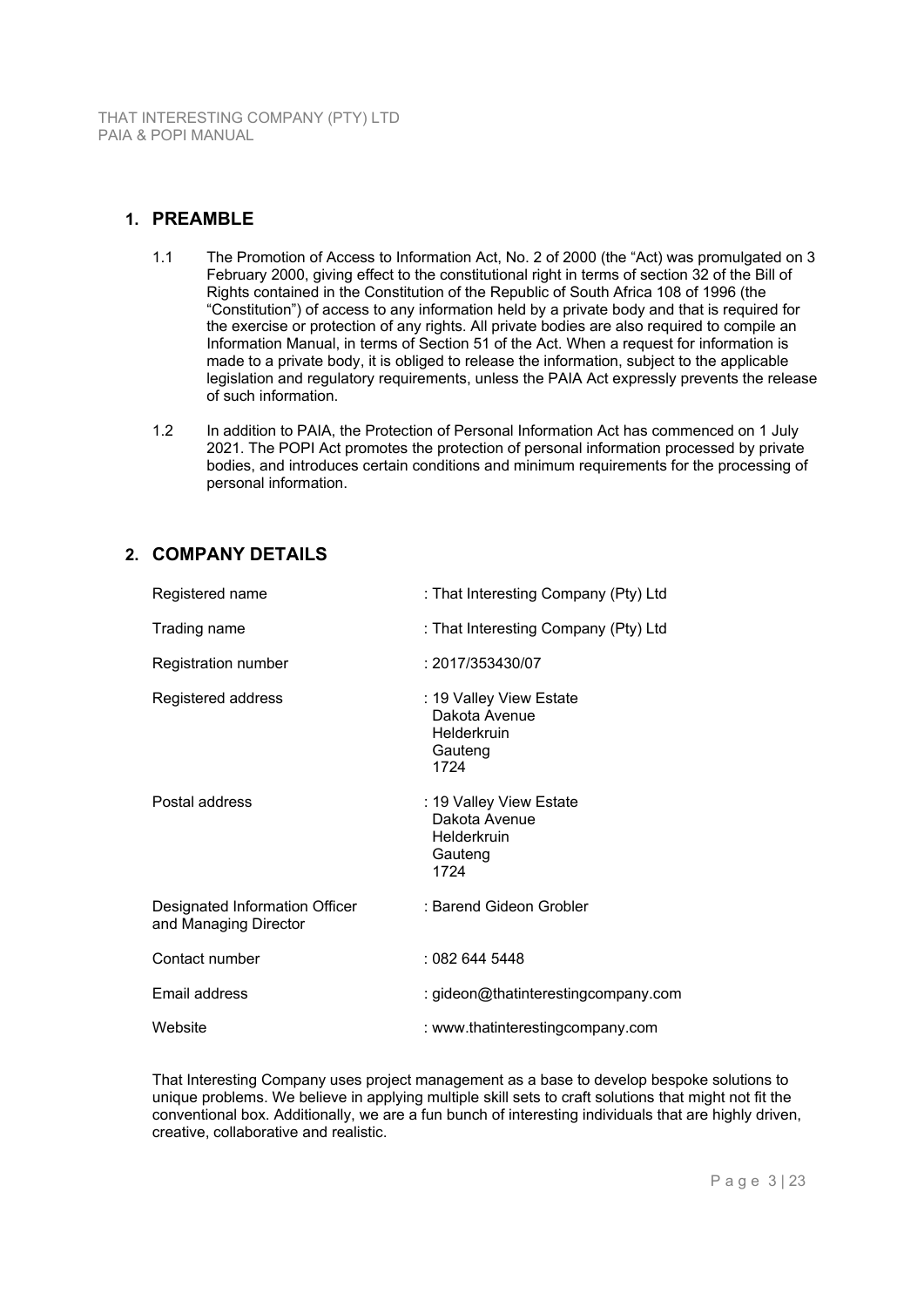We manage: Project(s) - Yes, actual project management (PMI) Program - A collection of projects Portfolio - A collection of programs Business - The kind they teach you at business school Sustainability - Live long and prosper

## **3. THE SA HUMAN RIGHTS COMMISSION (SECTION 51(1)(B))**

- 3.1 The Human Rights Commission administers the PAIA Act. The SAHRC is required to publish a guide on how to access the records of private and public bodies and the remedies available in case of any breach of the provisions of the Act.
- 3.2 Copies of the guide are available directly from the SAHRC, of which the contact details are as follows :

| Physical address | : PAIA Unit<br>29 Princess of Wales Terrace<br><b>Cnr York and Andrews Streets</b><br>Parktown |
|------------------|------------------------------------------------------------------------------------------------|
| Postal address   | : Private Bag 2700<br>Houghton<br>2041                                                         |
| Telephone number | : 011 877 3600                                                                                 |
| Email            | : PAIA@sahrc.org.za                                                                            |
| Website          | : www.sahrc.co.za                                                                              |

## **4. THE INFORMATION OFFICER (SECTION 51(1)(B))**

The Protection of Personal Information Act prescribes the appointment of an Information officer, who must be formally registered with the Department of Justice. The duties of the Information Officer include :

- 4.1 Ensuring organisational compliance with POPI including the development and implementation of a compliance framework and monitoring and maintaining the framework.
- 4.2 Ensuring that the processing of personal information is done in a lawful manner.
- 4.3 Facilitating any investigations through the Regulator
- 4.4 Ensuring the PAIA manual is maintained and made available as prescribed by the Act and also provide copies of the manual to any party who requests it.
- 4.5 Enable and process requests for information and access to information in accordance with the PAIA Act.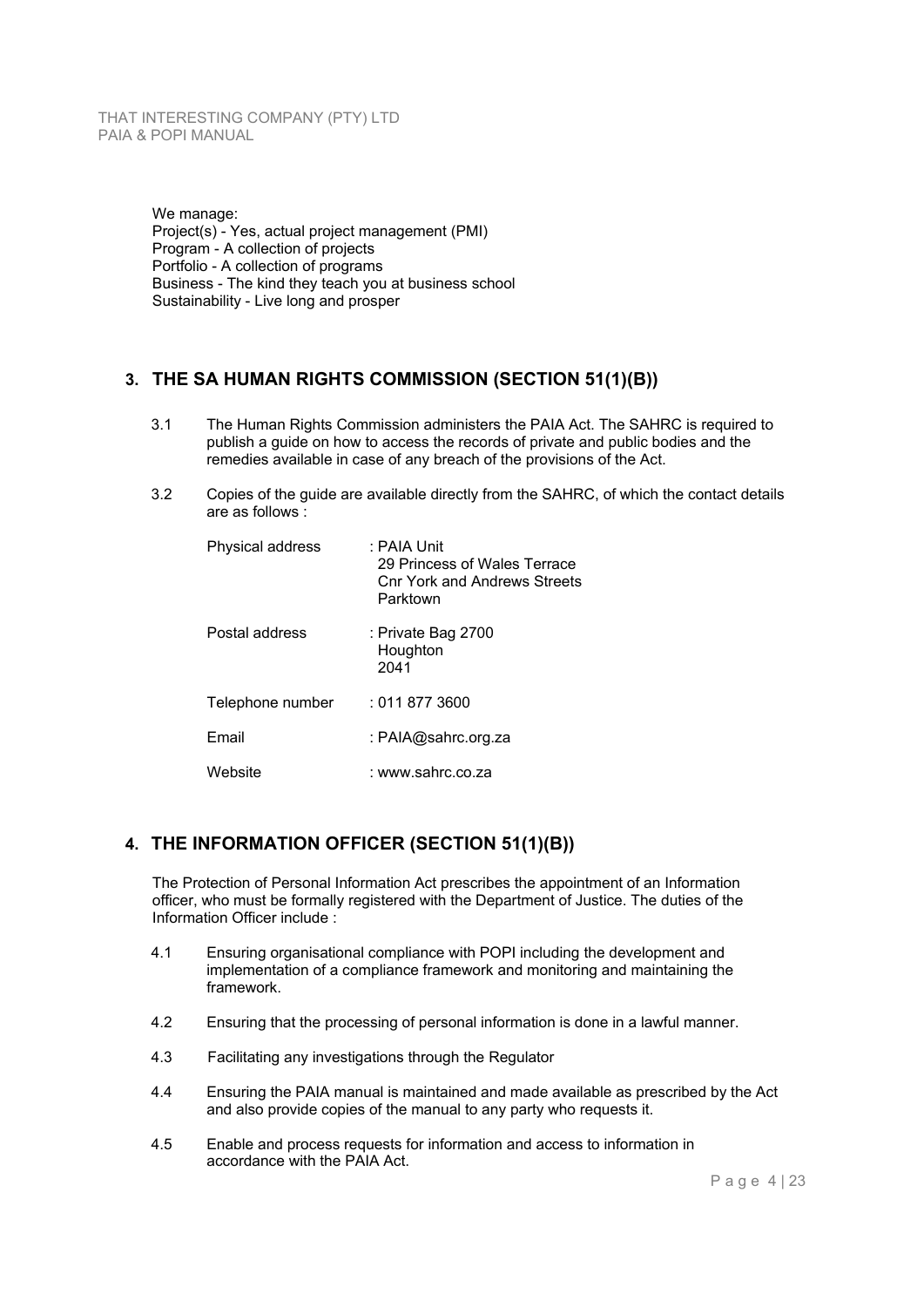## **5. SUBJECTS AND CATEGORIES OF RECORDS AVAILABLE ON REQUEST TO ACCESS IN TERMS OF THE PAIA ACT (SECTION 51(1)(E))**

### **5.1 Companies Act :**

- All trust deeds
- Documents of incorporation, index of names of directors; Memorandum of Incorporation;
- Minutes of meetings of the board of directors, minutes of meetings of shareholders Proxy forms
- Register of debenture-holders, register of directors' shareholdings, share certificates
- Share register and other statutory registers and/or records and/or documents
- Special resolutions/resolutions passed at general meetings
- Records relating to the appointment of auditors and accounting professionals
- List of directors
- Company secretary

### **5.2 Financial :**

- Accounting records
- Annual Financial Statements
- Asset registers
- Bank statements
- Banking details and bank accounts
- Debtors / creditors statements and invoices
- General ledgers and subsidiary ledgers
- **Invoices**
- Financial policies and procedures;
- Rental agreements

#### **5.3 Tax :**

- Income tax returns
- PAYE/UIF records
- VAT records
- Compensation Commissioner records

### **5.4 Personnel :**

- Accident books and records
- Employee contact and address details
- Disciplinary Code
- Employment contracts
- Grievance procedures
- Leave records
- Payroll reports
- **Health and Safety records**
- Pension fund records
- Training manuals

### **5.5 Procurement, sales and marketing :**

- Standard Terms and Conditions for supply of services and products
	- Contractor, client and supplier agreements
- Lists of suppliers, products, services and distribution
- Policies and procedures
- Advertising and promotional material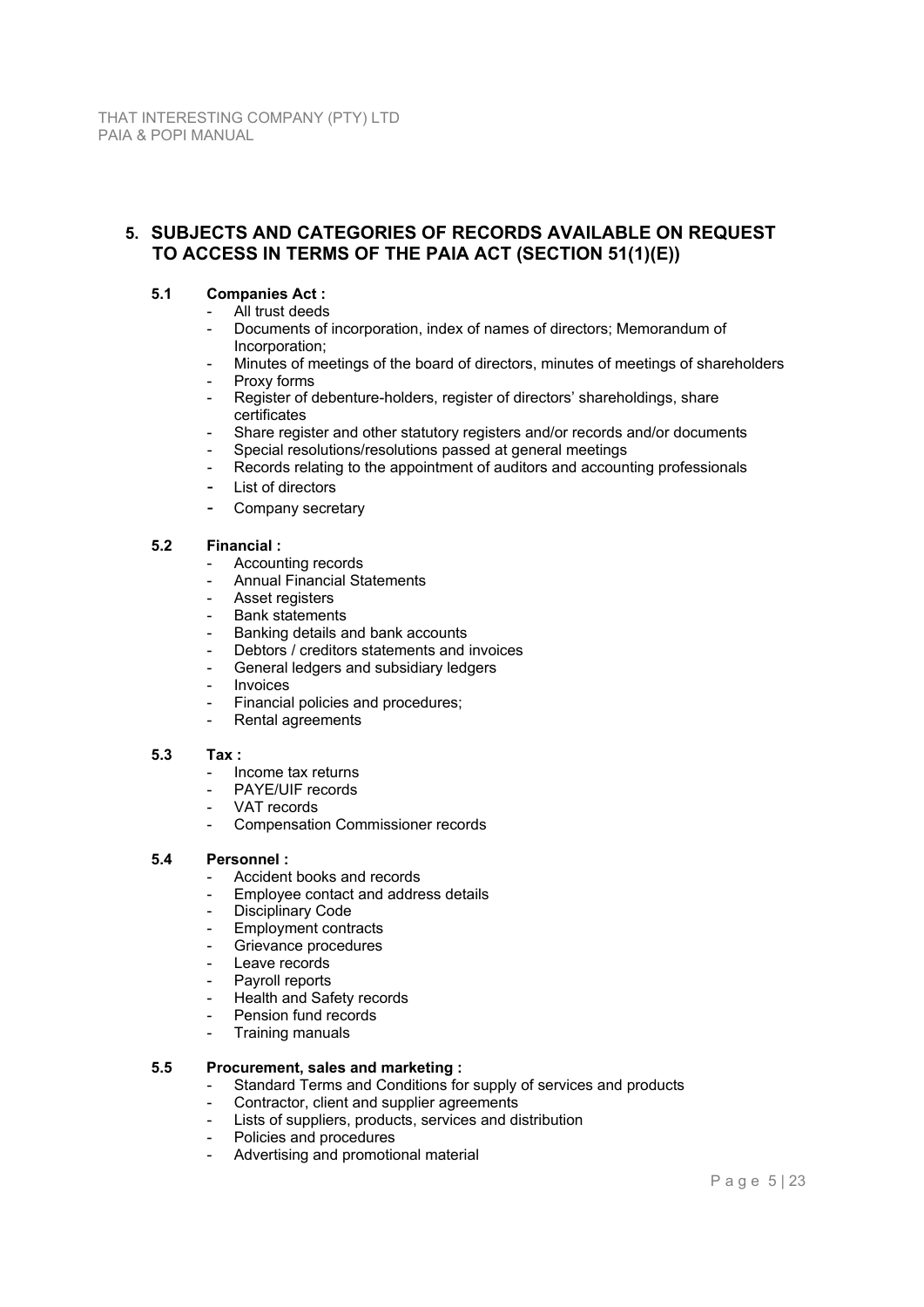#### **5.6 Risk management and audits :**

- Audit reports
- Risk management frameworks
- Risk management plans

#### **5.7 Health, safety and environment :**

- Health, safety and environment risk assessment
- Environmental management plans
- Examination by regulatory authorities

#### **5.8 Information Technology :**

- IT equipment usage policy documents
- Disaster recovery plans
- Asset registers
- Information security policies and procedures
- User manuals
- Project implementation plans
- Software licenses

### **6. SUBJECTS AND CATEGORIES OF RECORDS AVAILABLE WITHOUT A REQUEST IN TERMS OF THE PAIA ACT (SECTION 51(1)(E))**

- 6.1 Any records of a private nature which may be available on the company website or other published annual reports.
- 6.2 All company statutory records as maintained with the Companies and Intellectual Property Commission.

### **7. DESCRIPTION OF THE LEGISLATION IN TERMS OF WHICH THE COMPANY HOLDS RECORDS**

- Auditing Professions Act, No 26 of 2005;
- Basic Conditions of Employment Act, No 75 of 1997;
- Broad- Based Black Economic Empowerment Act, No 75 of 1997;
- Business Act, No 71 of 1991:
- Companies Act, No 71 of 2008;
- Compensation for Occupational Injuries & Diseases Act, 130 of 1993;
- Competition Act, No.71 of 2008;
- Constitution of the Republic of South Africa 2008;
- Copyright Act, No 98 of 1978;
- Customs & Excise Act, 91 of 1964;
- Electronic Communications Act, No 36 of 2005;
- Electronic Communications and Transactions Act, No 25 of 2002;
- Employment Equity Act, No 55 of 1998;
- Financial Intelligence Centre Act, No 38 of 2001;
- Identification Act, No. 68 of 1997;
- Income Tax Act, No 58 of 1962:
- Intellectual Property Laws Amendment Act, No 38 of 1997;
- Labour Relations Act, No 66 of 1995;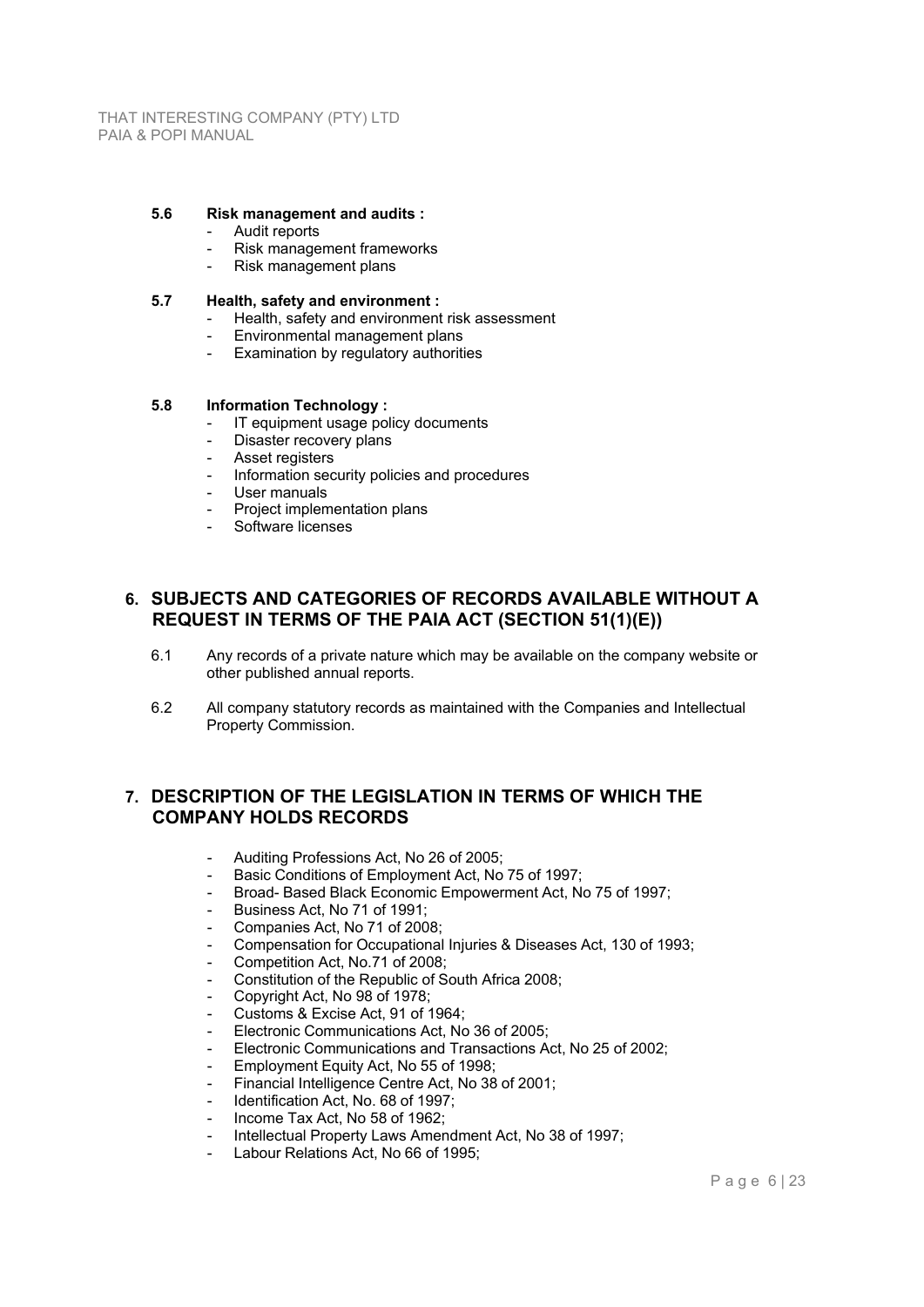- Long Term Insurance Act, No 52 of 1998;
- Occupational Health & Safety Act, No 85 of 1993;
- Pension Funds Act, No 24 of 1956;
- Prescription Act, No 68 of 1969;
- Prevention of Organised Crime Act, No 121 of 1998;
- Promotion of Access to Information Act, No 2 of 2000:
- Protection of Personal Information Act, No. 4 of 2013;
- Regulation of Interception of Communications and Provision of Communication-Related Information Act 70 of 2002;
- Revenue laws Second Amendment Act. No 61 of 2008; bb. Skills Development Levies Act No. 9 of 1999;
- Short-term Insurance Act No. 53 of 1998; dd. Trust Property Control Act 57 of 1988
- Unemployment Insurance Contributions Act 4 of 2002; ff. Unemployment Insurance Act No. 30 of 1966;
- Value Added Tax Act 89 of 1991.

### **8. PROCEDURE FOR A REQUEST FOR ACCESS TO INFORMATION IN TERMS OF PAIA**

A Requester must comply with all the legislative requirements as contained in section 53 of The Act relating to a Request for Access to a Record.

- 8.1 A Requester must complete the prescribed Request for Access form attached in this manual as Annexure 1, and submit the completed Request for Access form as well as payment of a request fee (if applicable) and a deposit (if applicable), to the Information Officer at the postal-, physical-, or email address stated in paragraph 2 of this manual.
- 8.2 The Request for Access form must be completed with enough detail so as to enable the Information Officer to identify the following:
	- the Record/s requested:
	- the identity of the Requester;
	- the form of access that is required, should the request be granted;
	- the postal address of the Requester; and
	- the right that the Requester is seeking to protect and an explanation as to why the Record is necessary to exercise or protect such a right.
- 8.3 If a Request for Access is made on behalf of another person, the Requester must submit proof of the capacity in which the Requester is making the request to the reasonable satisfaction of the Information Officer.
- 8.4 If an individual is unable to complete the prescribed form because of illiteracy or disability, such a person may make the request orally.
- 8.5 The Company will voluntarily provide the requested Records to a Personal Requester (as defined in section 1 of PAIA). The prescribed fee for reproduction of the Record requested by a Personal Requester will be charged in accordance with section 54(6) of PAIA and paragraph 11 below.

## **9. GROUNDS FOR REFUSAL OF ACCESS TO RECORDS**

9.1 The main grounds for the Company to refuse a request for information relates to: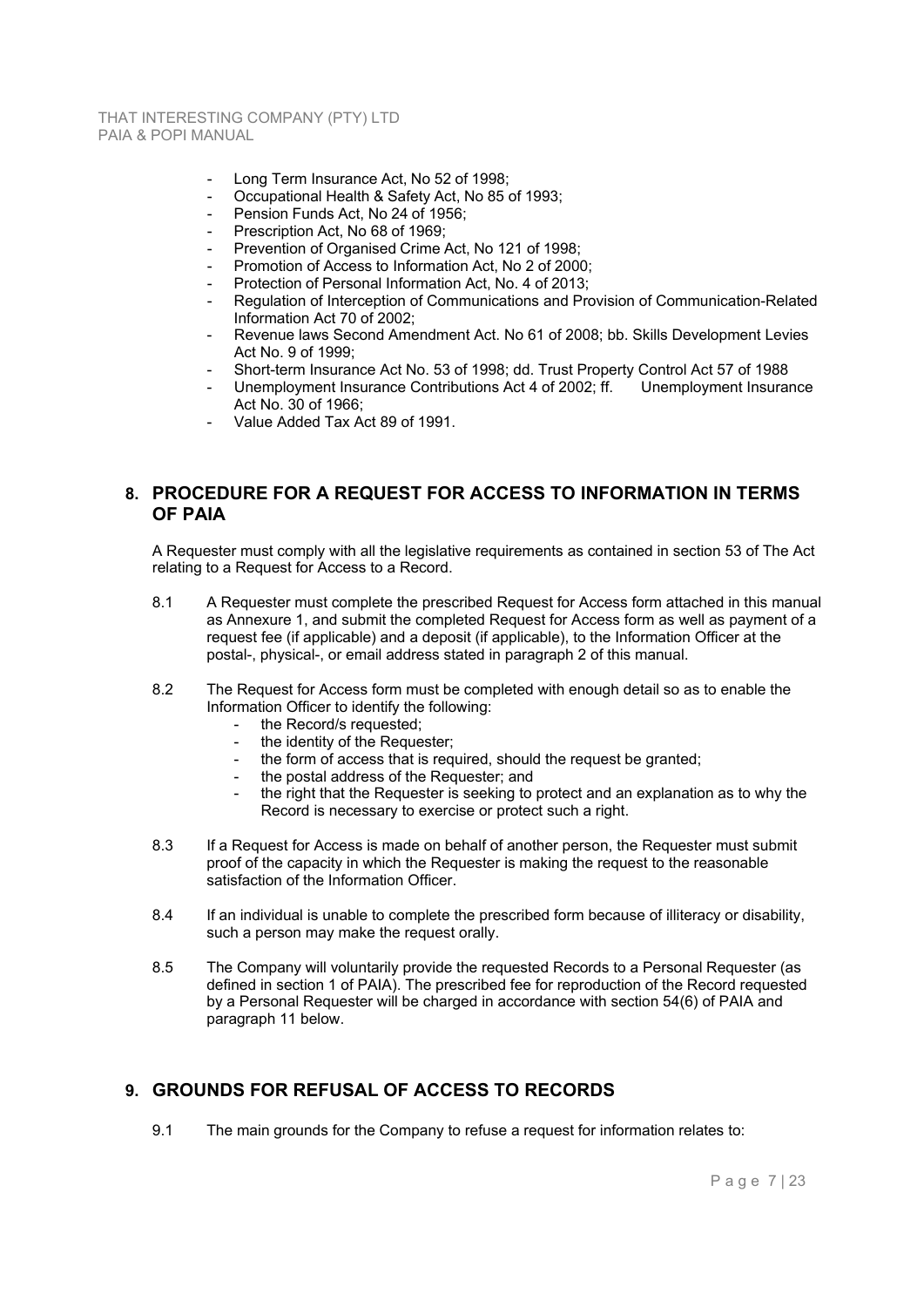- mandatory protection of the privacy of a third party who is a natural person or a deceased person (section 63) or a juristic person, as included in the Protection of Personal Information Act 4 of 2013, which would involve the unreasonable disclosure of personal information of that natural or juristic person;
- mandatory protection of personal information and for disclosure of any personal information to, in addition to any other legislative, regulatory or contractual agreements, comply with the provisions of the Protection of Personal Information Act 4 of 2013;
- mandatory protection of the commercial information of a third party (section 64) if the record contains:
	- a) trade secrets of the third party;

b) financial, commercial, scientific or technical information which disclosure could likely cause harm to the financial or commercial interests of that third party; c) information disclosed in confidence by a third party to The Company, if the disclosure could put that third party at a disadvantage in negotiations or commercial competition;

- mandatory protection of confidential information of third parties (section 65) if it is protected in terms of any agreement;
- mandatory protection of the safety of individuals and the protection of property (section 66);
- mandatory protection of records which would be regarded as privileged in legal proceedings (section 67).
- mandatory protection of company commercial information including :

a) trade secrets

b) financial, commercial, scientific or technical information which disclosure could likely cause harm to the financial or commercial interests of the Company; c) information which, if disclosed could put the Company at a disadvantage in negotiations or commercial competition;

d) a computer program which is owned by the Company and which is protected by copyright;

e) the research information (section 69) of the Company or a third party, if its disclosure would disclose the identity of the Company, the researcher or the subject matter of the research and would place the research at a serious disadvantage.

- 9.2 Requests for information that are clearly frivolous or vexatious, or which involve an unreasonable diversion of resources shall be refused.
- 9.3 All requests for information will be assessed on their own merits and in accordance with the applicable legal principles and legislation.
- 9.5. If a requested record cannot be found or if the record does not exist, the Information Officer shall, by way of an affidavit or affirmation, notify the requester that it is not possible to give access to the requested record. Such a notice will be regarded as a decision to refuse a request for access to the record concerned for the purpose of the Act. If the record should later be found, the requester shall be given access to the record in the manner stipulated by the requester in the prescribed form, unless the Information Officer refuses access to such record.

## **10. REMEDIES AVAILABLE TO THE REQUESTER UPON REFUSAL OF A**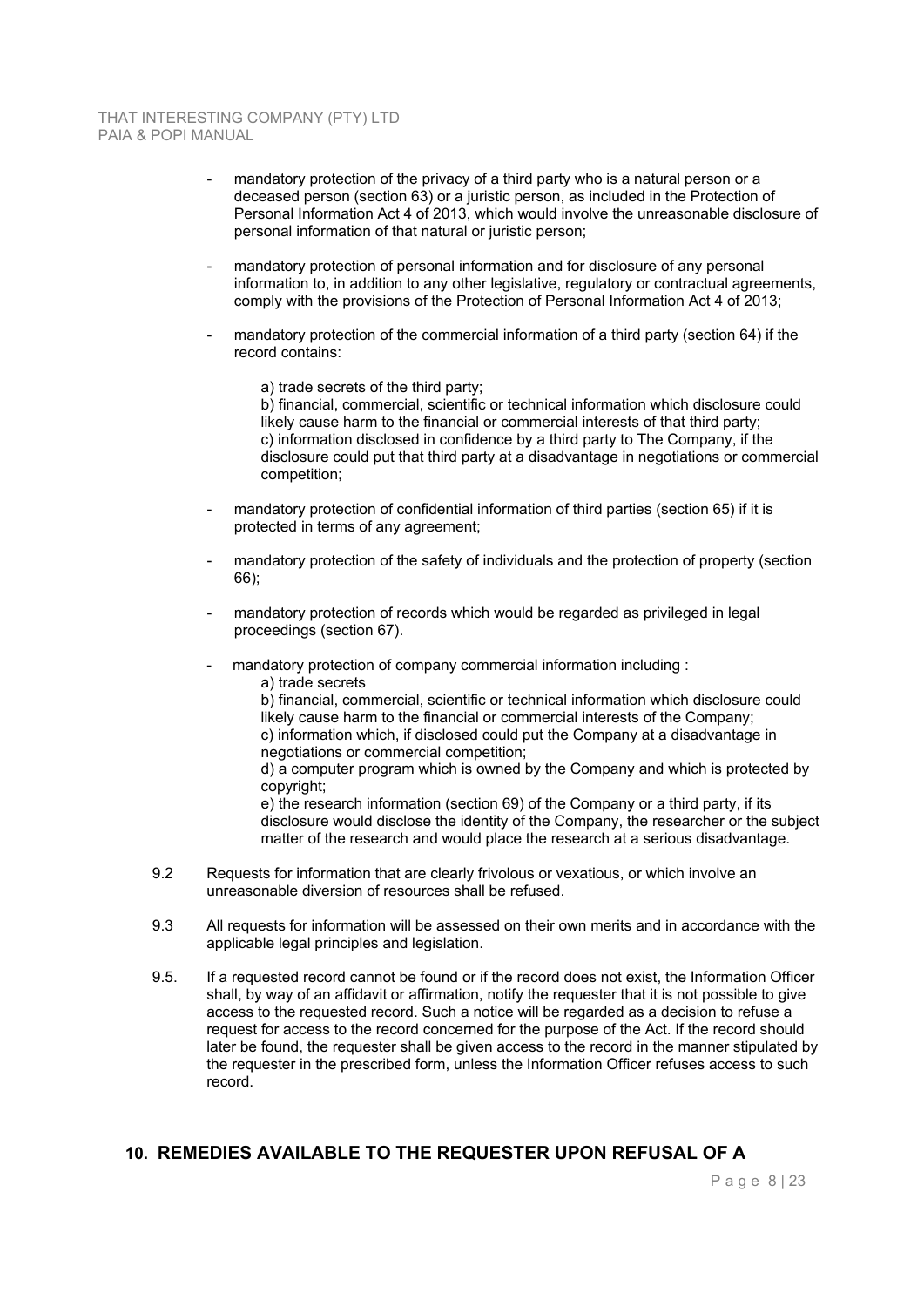## **REQUEST FOR ACCESS IN TERMS OF PAIA**

- 10.1 The Company does not have internal appeal procedures. As such, the decision made by the Information Officer is final, and Requesters will have to exercise such external remedies at their disposal if the Request for Access is refused.
- 10.2 In accordance with sections 56(3) (c) and 78 of PAIA, a Requester may apply to a court for relief within 180 (one hundred and eighty) days of notification of the decision for appropriate relief.

## **11. PRESCRIBED FEES IN TERMS OF SECTION 51(1)(F))**

- 11.1 Act provides for two types of fees. A fee shall be calculated in accordance with the table in this paragraph by taking into account reproduction costs, search and preparation time and cost, as well as postal costs where applicable. When a request is received by the Information Officer, the Information Officer shall by notice require the Requester to pay the prescribed request fee (if any), before further processing of the request.
- 11.2 If a search for the record is necessary and the preparation of the record for disclosure requires more than the hours prescribed in the regulations for this purpose, the Information Officer shall notify the requester to pay as a deposit the prescribed portion of the access fee which would be payable if the request is granted. The Information Officer shall withhold a record until the requester has paid the fee or fees as indicated.
- 11.3 Reproduction of information fees comprise the following :
	- Information in an A-4 size page photocopy or part thereof  $R 1,10$
	- A printed copy of an A4-size page or part thereof R 0,75
	- A copy in computer-readable format, for example: Compact disc  $R 70,00$
	- A transcription of visual images, in an A4-size page or part thereof R 40,00
	- A copy of visual images  $R 60,00$
	- A transcription of an audio record for an A4-size page or part thereof R 20,00
	- A copy of an audio record  $R 30,00$
- 11.4 An access fee is payable in all instances where a request for access to information is granted, except in those instances where payment of an access fee is specially excluded in terms of the Act or an exclusion is determined by the Minister in terms of section 54(8). Access fees comprise :
	- Information in an A-4 size page photocopy or part thereof  $R 1,10$
	- A printed copy of an A4-size page or part thereof  $R 0.75$
	- A copy in computer-readable format, for example: Stiffy disc R 7,50 and Compact disc – R 70,00
	- A transcription of visual images, in an A4-size page or part thereof R 40,00
	- A copy of visual images  $R 60,00$
	- A transcription of an audio record for an A4-size page or part thereof R 20,00
	- A copy of an audio record (Per hour or part of an hour reasonably required for such search) – R  $30,00$

### **12. PROTECTION OF PERSONAL INFORMATION PROCESSED BY THE COMPANY**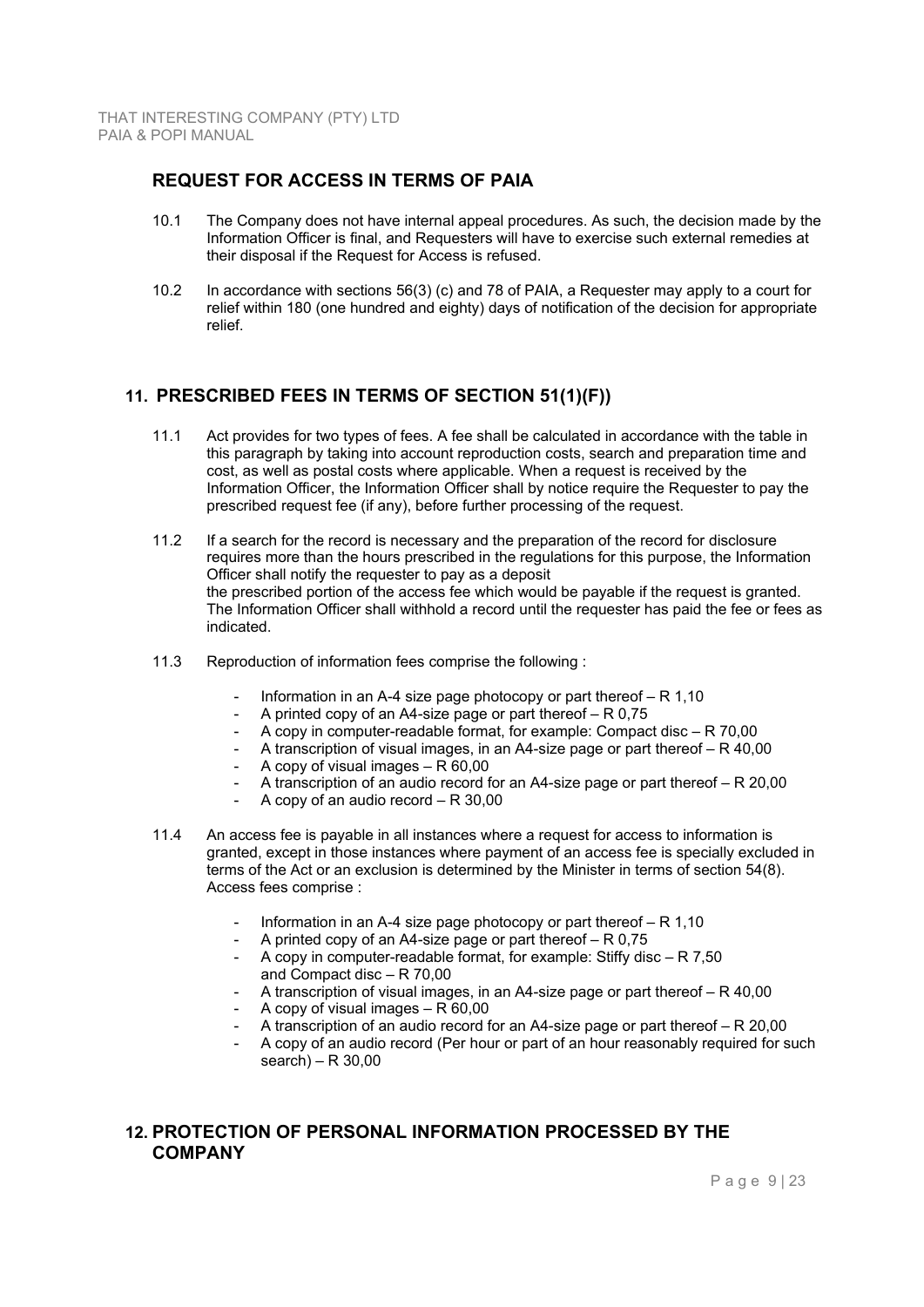- 12.1 Chapter 3 of POPIA provides for the minimum Conditions for Lawful Processing of Personal Information by a Responsible Party. These conditions may not be derogated from unless specific exclusions apply as outlined in POPIA.
- 12.2 The Company needs Personal Information relating to both individual and juristic persons in order to carry out its business and organisational functions. The manner in which this information is processed and the purpose for which it is processed is determined internally. The Company is accordingly a Responsible Party for the purposes of POPIA and will ensure that the Personal Information of a Data Subject:
	- is processed lawfully, fairly and transparently. This includes the provision of appropriate information to Data Subjects when their data is collected by the Company, in the form of privacy or data collection notices. The Company must also have a legal basis (for example, consent) to process Personal Information;
	- is processed only for the purposes for which it was collected;
	- will not be processed for a secondary purpose unless that processing is compatible with the original purpose.
	- is adequate, relevant and not excessive for the purposes for which it was collected;
	- is accurate and kept up to date;
	- will not be kept for longer than necessary;
	- is processed in accordance with integrity and confidentiality principles; this includes physical and organisational measures to ensure that Personal Information, in both physical and electronic form, are subject to an appropriate level of security when stored, used and communicated by The Company, in order to protect against access and acquisition by unauthorised persons and accidental loss, destruction or damage;
	- is processed in accordance with the rights of Data Subjects, where applicable.
- 12.3 Data Subjects have the right to:
	- be notified that their Personal Information is being collected by The Company. The Data Subject also has the right to be notified in the event of a data breach;
	- know whether The Company holds Personal Information about them, and to access that information. Any request for information must be handled in accordance with the provisions of this Manual;
	- request the correction or deletion of inaccurate, irrelevant, excessive, out of date, incomplete, misleading or unlawfully obtained personal information;
	- object to the Company's use of their Personal Information and request the deletion of such Personal Information (deletion would be subject to the Company's record keeping requirements);
	- object to the processing of Personal Information for purposes of direct marketing by means of unsolicited electronic communications; and
	- complain to the Information Regulator regarding an alleged infringement of any of the rights protected under POPI and to institute civil proceedings regarding the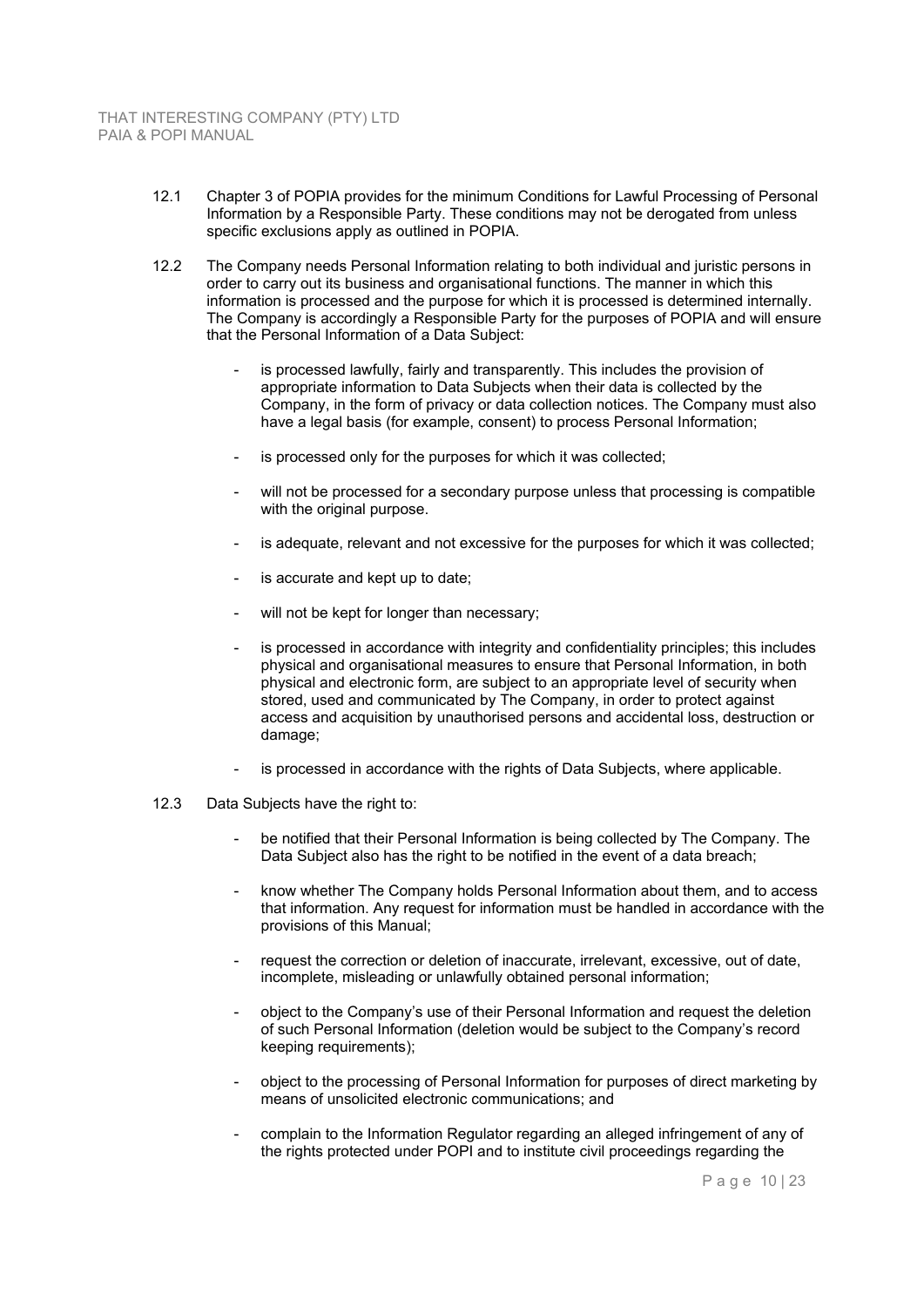alleged non- compliance with the protection of his, her or its personal information.

### **13. PURPOSE OF PROCESSING OF PERSONAL INFORMATION IN ACCORDANCE WITH POPI**

- 13.1 For consumers:
	- Performing duties in terms of any agreement with consumers
	- Make, or assist in making, credit decisions about consumers
	- Operate and manage consumers' accounts and manage any application, agreement or correspondence consumers may have with the Company
	- Communicating (including direct marketing) with consumers by email, SMS, letter, telephone or in any other way about the Company's products and services, unless consumers indicate otherwise
	- To form a view of consumers as individuals and to identify, develop or improve products, that may be of interest to consumers
	- Carrying out market research, business and statistical analysis
	- Performing other administrative and operational purposes including the testing of systems
	- Recovering any debt consumers may owe the Company
	- Complying with the Company's regulatory and other obligations
	- Any other reasonably required purpose relating to the Company's business
- 13.2 For prospective consumers:
	- Verifying and updating information
	- Pre-scoring
	- Direct marketing
	- Any other reasonably required purpose relating to the processing of a prospect's personal information reasonably related to the Company's business.
- 13.3 For employees:
	- The same purposes as for consumers (above)
	- Verification of applicant employees' information during recruitment process
	- General matters relating to employees:
	- **Pension**
	- Medical aid
	- Pavroll
	- Disciplinary action
	- **Training**
	- Any other reasonably required purpose relating to the employment or possible employment relationship.
- 13.4 For vendors /suppliers /other businesses:
	- Verifying information and performing checks:
	- Purposes relating to the agreement or business relationship or possible agreement or business relationships between the parties;
	- Payment of invoices;
	- Complying with the Company's regulatory and other obligations; and
	- Any other reasonably required purpose relating to the business.

## **14. CATEGORIES OF DATA SUBJECTS AND THE PERSONAL INFORMATION RELATING THERETO**

14.1 Employees :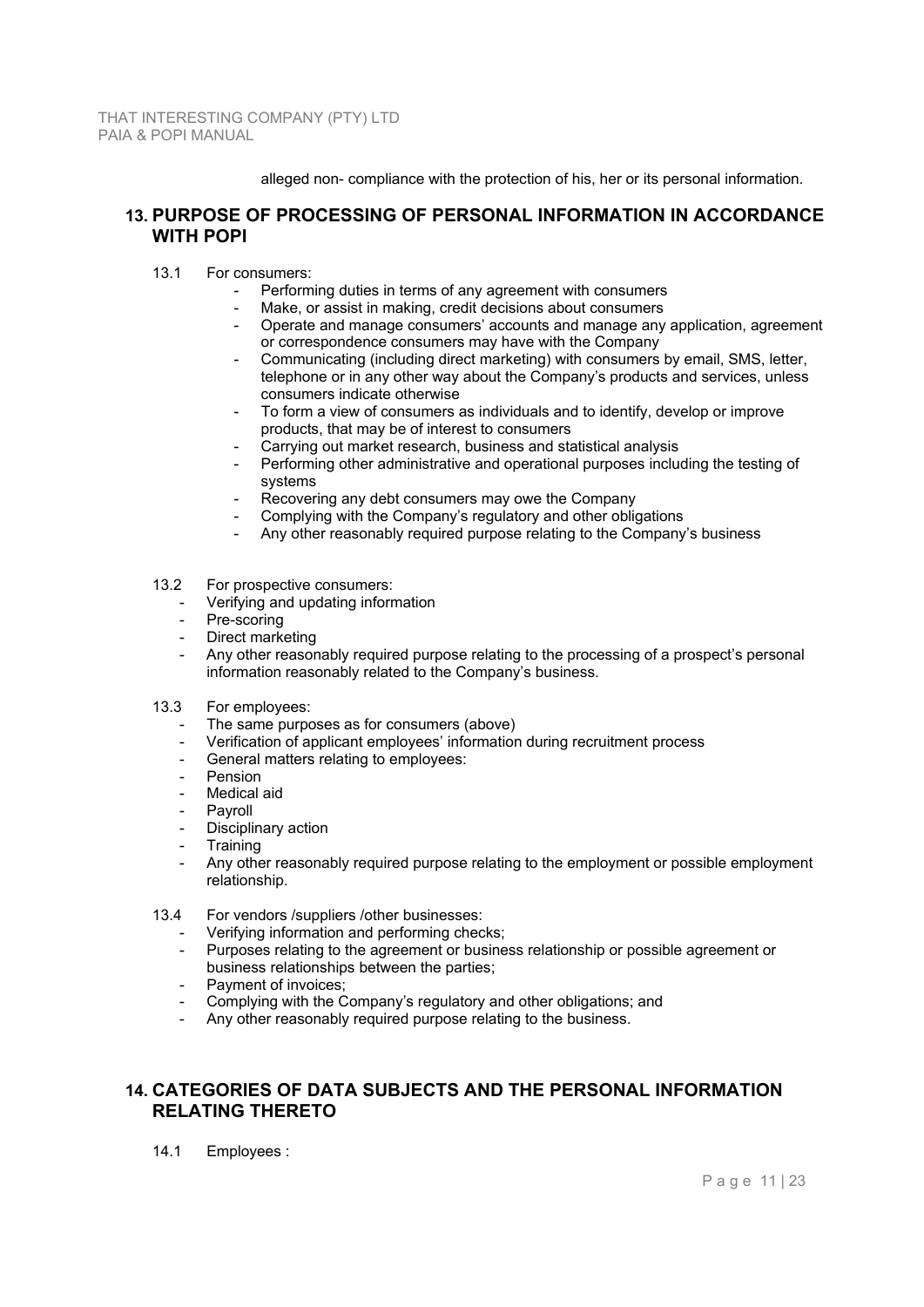- Name and contact details
- Identity number and identity documents including passports
- Employment history and references
- Banking and financial details
- Details of payments to third parties (deductions from salary)
- Employment contracts
- Employment equity plans
- Medical aid records
- Pension Fund records
- Remuneration/salary records
- Performance appraisals
- Disciplinary records
- Leave records
- Training records

14.2 Consumers and prospective consumers (which may include employees) :

- Postal and/or street address
- Title and name
- Contact numbers and/or e-mail address
- Ethnic group
- Employment history
- Age
- **Gender**
- Marital status
- **Nationality**
- **Language**
- Financial information
- Identity or passport number
- Browsing habits and click patterns on Company websites and online pages
- 14.3 Vendors /suppliers /other businesses:
	- Name and contact details
	- Identity and/or company information and directors' information
- 14.4 Banking and financial information
	- Information about products or services
	- Other information not specified, reasonably required to be processed for business operations

### **15. CROSS BORDER TRANSFERS OF PERSONAL INFORMATION**

When making authorised disclosures or transfers of personal information in terms of section 72 of POPIA, Personal Data may be disclosed to recipients located in countries which do not offer a level of protection for those data as high as the level of protection as South Africa.

### **16. DESCRIPTION OF INFORMATION SECURITY MEASURES**

The Company undertakes to institute and maintain the data protection measures to accomplish the objectives outlined below. The details given are to be interpreted as examples of how to achieve an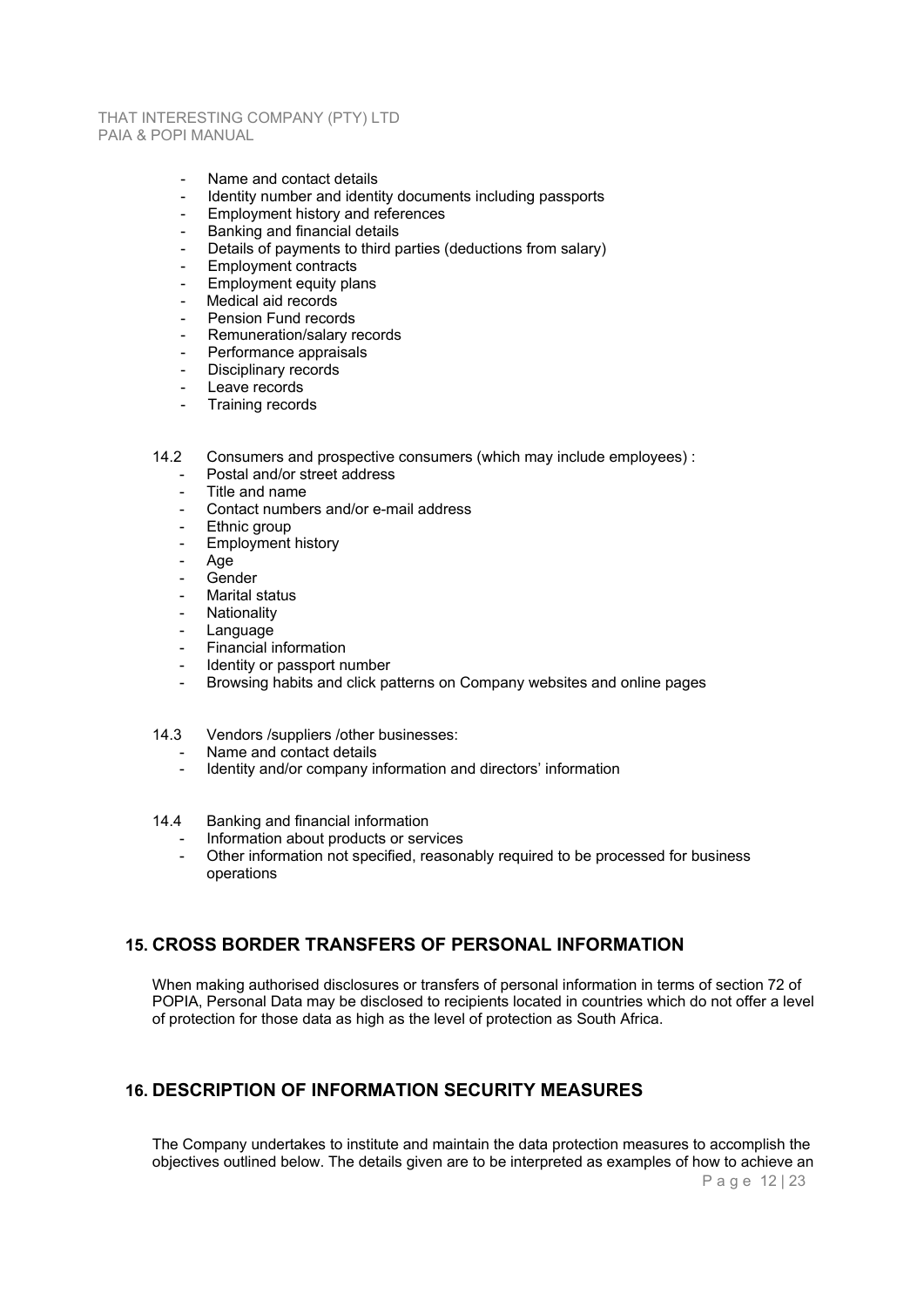adequate data protection level for each objective. We may use alternative measures and adapt to technological security development, as needed, provided that the objectives are achieved.

Access Control of Persons :

The Company shall implement suitable measures in order to prevent unauthorised persons from gaining access to any data processing equipment where the data are processed.

Data Media Control :

The Company undertakes to implement suitable measures to prevent the unauthorised manipulation of media, including reading, copying, alteration or removal of the data media used by The Company and containing personal data of Customers.

- Data Memory Control : The Company undertakes to implement suitable measures to prevent unauthorised input into data memory and the unauthorised reading, alteration or deletion of stored data.
- User Control:

The Company shall implement suitable measures to prevent its data processing systems from being used by unauthorised persons by means of data transmission equipment.

- Access Control to Data :

We undertake that the persons entitled to use The Company's data processing system are only able to access the data within the scope and to the extent covered by their respective access permissions (authorisation).

Transmission Control:

The Company is obliged to enable the verification and tracing of the locations / destinations to which the personal information data is transferred by utilisation of The Company's data communication equipment / devices.

- Transport Control :

The Company shall implement suitable measures to prevent Personal Information from being read, copied, altered or deleted by unauthorised persons during the transmission thereof or during the transport of the data media.

Organisation Control:

The Company shall maintain its internal organisation in a manner that meets the requirements of this Manual.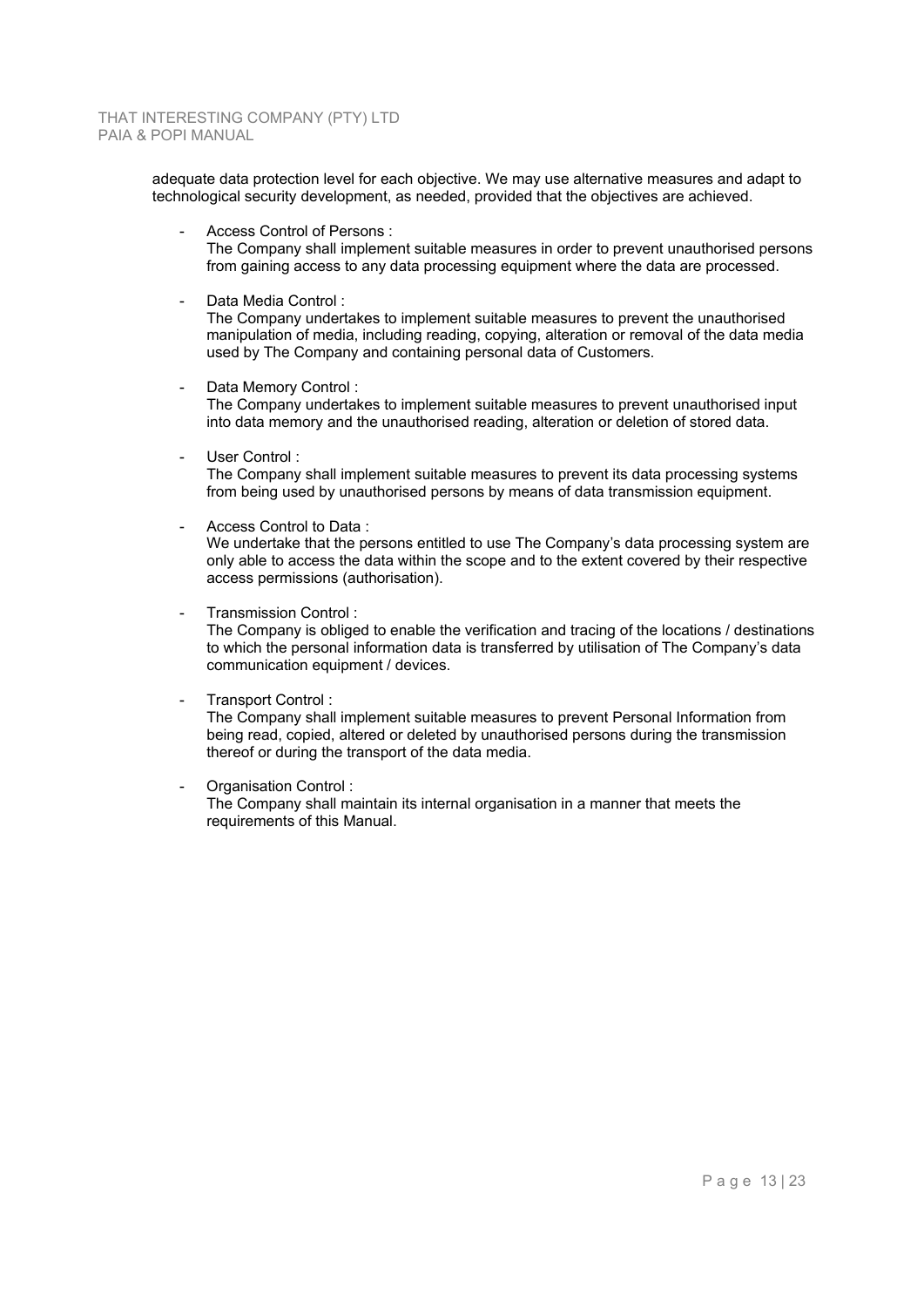## **ANNEXURE 1: ACCESS REQUEST FORM IN TERMS OF THE PROMOTION TO ACCESS OF INFORMATION ACT, 2000**



J752

# REPUBLIC OF SOUTH AFRICA FORM C REQUEST FOR ACCESS TO RECORD OF PRIVATE BODY (Section 53(1) of the Promotion of Access to Information Act, 2000 (Act No. 2 of 2000)) [Regulation 10]

A. Particulars of private body

The Information Officer:

B. Particulars of person requesting access to the record

(a) The particulars of the person who requests access to the record must be given below.

(b) The address and/or fax number in the Republic to which the information is to be sent must be given.

(c) Proof of the capacity in which the request is made, if applicable, must be attached.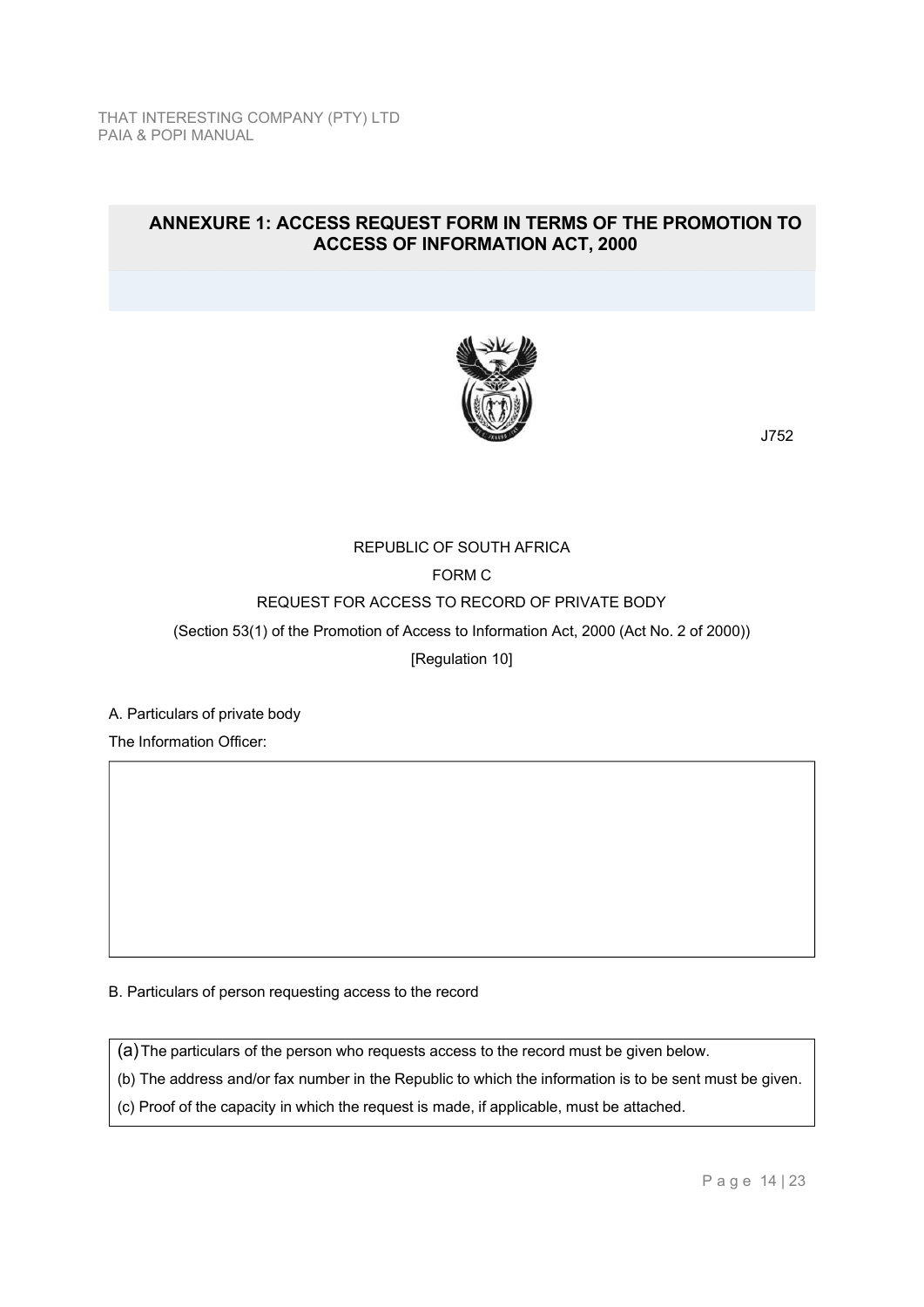| Full names and surname: |  |  |  |             |  |  |  |
|-------------------------|--|--|--|-------------|--|--|--|
| Identity number:        |  |  |  |             |  |  |  |
| Postal address:         |  |  |  |             |  |  |  |
| Telephone number:       |  |  |  | Fax number: |  |  |  |
| E-mail address:         |  |  |  |             |  |  |  |

Capacity in which request is made, when made on behalf of another person:

### C. Particulars of person on whose behalf request is made

This section must be completed ONLY if a request for information is made on behalf of another person

| Full names and surname: |  |  |  |  |  |  |  |
|-------------------------|--|--|--|--|--|--|--|
| Identity number:        |  |  |  |  |  |  |  |

D. Particulars of record

(a) Provide full particulars of the record to which access is requested, including the reference number if that is known to you, to enable the record to be located.

(b) If the provided space is inadequate, please continue on a separate folio and attach it to this form. The requester must sign all the additional folios.

1. Description of record or relevant part of the record: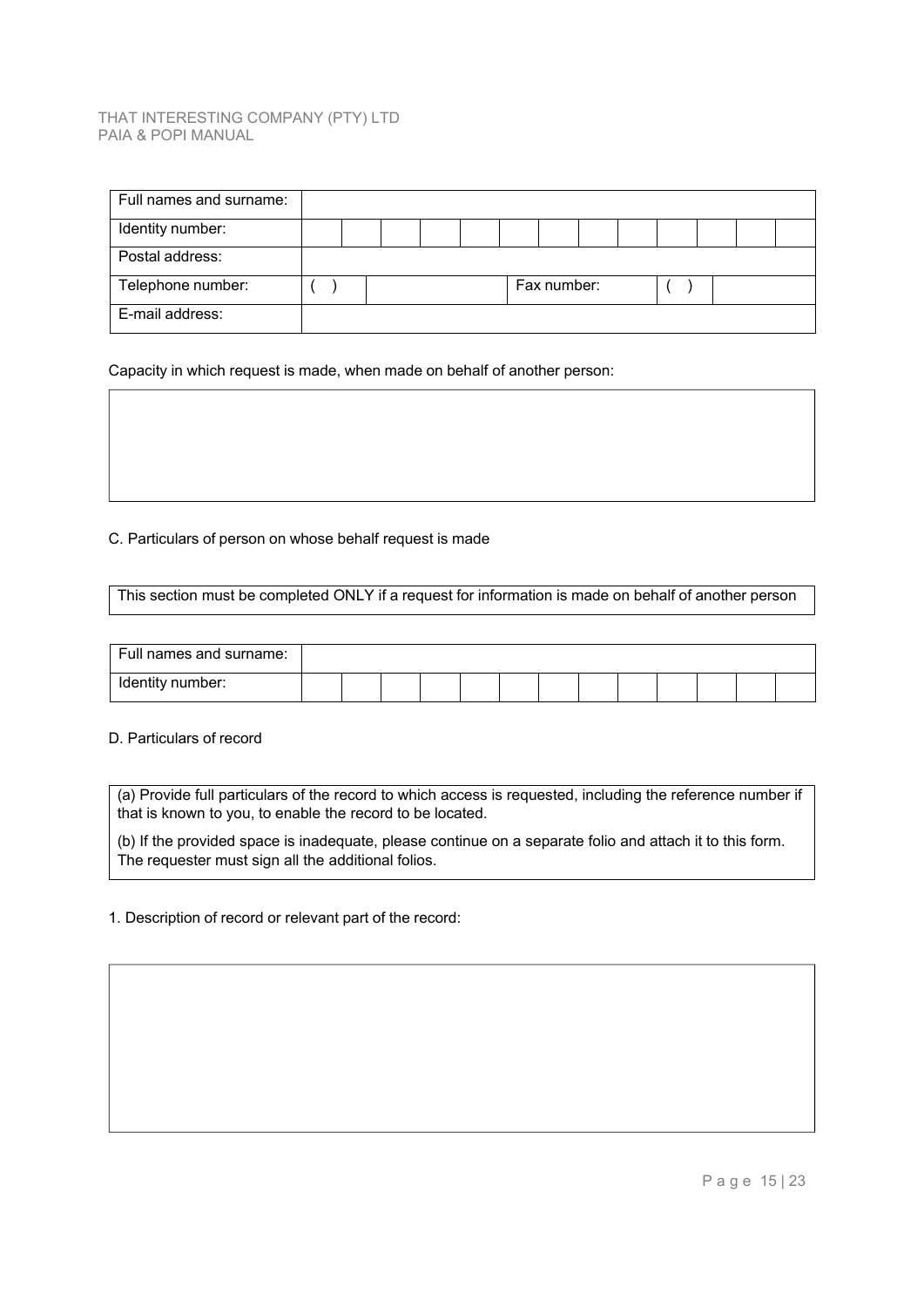### 2. Reference number, if available:

### 3. Any further particulars of record:

### E. Fees

(a) A request for access to a record, other than a record containing personal information about yourself, will be processed only after a request fee has been paid.

(b) You will be notified of the amount required to be paid as the request fee.

(c) The fee payable for access to a record depends on the form in which access is required and the reasonable time required to search for and prepare a record.

(d) If you qualify for exemption of the payment of any fee, please state the reason for exemption.

Reason for exemption from payment of fees: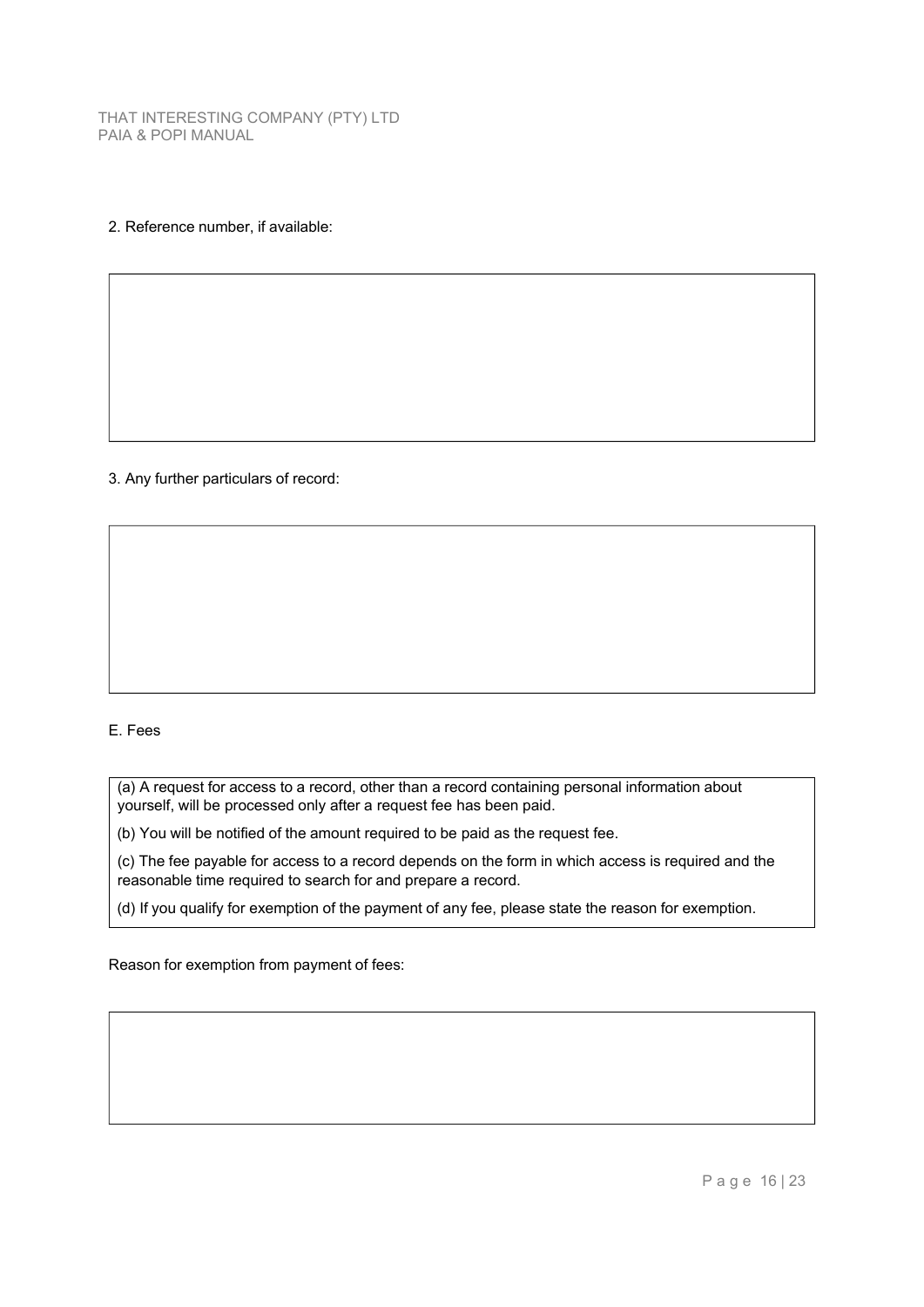### F. Form of access to record

If you are prevented by a disability to read, view or listen to the record in the form of access provided for in 1 to 4 below, state your disability and indicate in which form the record is required.

| Disability:                                                                                                                   | Form in which record is required: |  |  |  |  |
|-------------------------------------------------------------------------------------------------------------------------------|-----------------------------------|--|--|--|--|
| Mark the appropriate box with an X.                                                                                           |                                   |  |  |  |  |
| NOTES:                                                                                                                        |                                   |  |  |  |  |
| (a) Compliance with your request for access in the specified form may depend on the form in which the<br>record is available. |                                   |  |  |  |  |

(b) Access in the form requested may be refused in certain circumstances. In such a case you will be informed if access will be granted in another form.

(c) The fee payable for access to the record, if any, will be determined partly by the form in which access is requested.

| 1. If the record is in written or printed form:                                |                                                 |  |                                                                                                          |  |                                                                    |  |
|--------------------------------------------------------------------------------|-------------------------------------------------|--|----------------------------------------------------------------------------------------------------------|--|--------------------------------------------------------------------|--|
|                                                                                | copy of record*                                 |  | inspection of record                                                                                     |  |                                                                    |  |
|                                                                                |                                                 |  |                                                                                                          |  |                                                                    |  |
|                                                                                |                                                 |  | 2. If record consists of visual images - (this includes photographs, slides, video recordings, computer- |  |                                                                    |  |
|                                                                                | generated images, sketches, etc.):              |  |                                                                                                          |  |                                                                    |  |
|                                                                                | view the images                                 |  | copy of the images*                                                                                      |  | transcription of<br>the images*                                    |  |
|                                                                                |                                                 |  | 3. If record consists of recorded words or information which can be reproduced in sound:                 |  |                                                                    |  |
|                                                                                | listen to the<br>soundtrack (audio<br>cassette) |  | transcription of<br>soundtrack* (written<br>or printed document)                                         |  |                                                                    |  |
| 4. If record is held on computer or in an electronic or machine-readable form: |                                                 |  |                                                                                                          |  |                                                                    |  |
|                                                                                | printed copy of<br>record*                      |  | printed copy of<br>information derived<br>from the record*                                               |  | copy in computer<br>readable form*<br>(stiffy or compact)<br>disc) |  |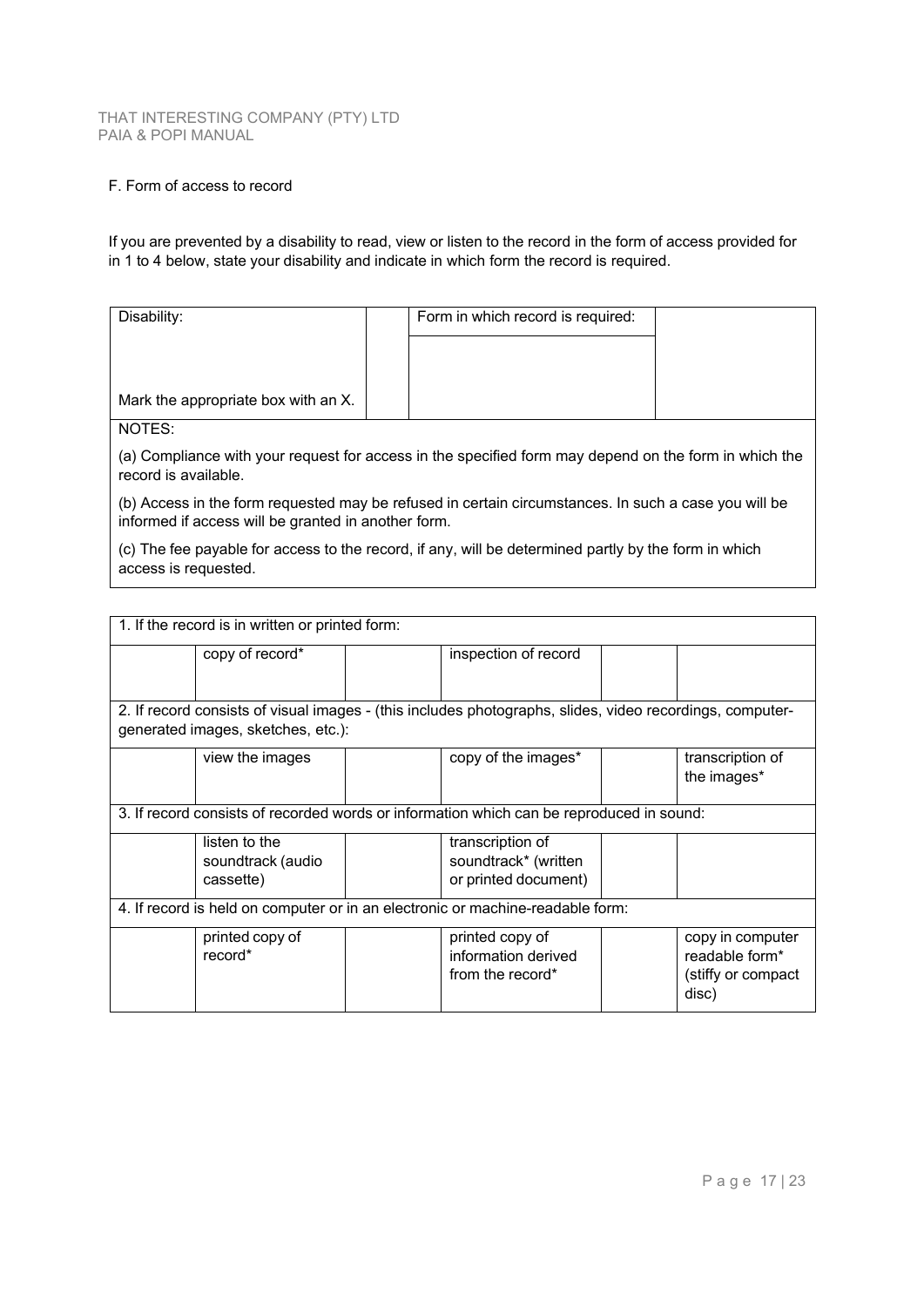| $\mid$ *If you requested a copy or transcription of a record (above), do you wish the copy | l Yes | No |  |
|--------------------------------------------------------------------------------------------|-------|----|--|
| or transcription to be posted to you? Postage is payable.                                  |       |    |  |

G. Particulars of right to be exercised or protected

If the provided space is inadequate, please continue on a separate folio and attach it to this form. The requester must sign all the additional folios.

1. Indicate which right is to be exercised or protected:

2. Explain why the record requested is required for the exercise or protection of the aforementioned right:

H. Notice of decision regarding request for access

You will be notified in writing whether your request has been approved / denied. If you wish to be informed in another manner, please specify the manner and provide the necessary particulars to enable compliance with your request.

How would you prefer to be informed of the decision regarding your request for access to the record?

**Signed at ………………………… this day ………..………… of …………………… year……………..………** 

**………………………………………………………………..** 

**Signature of Requester /Person on Whose Behalf** 

**Request is Made**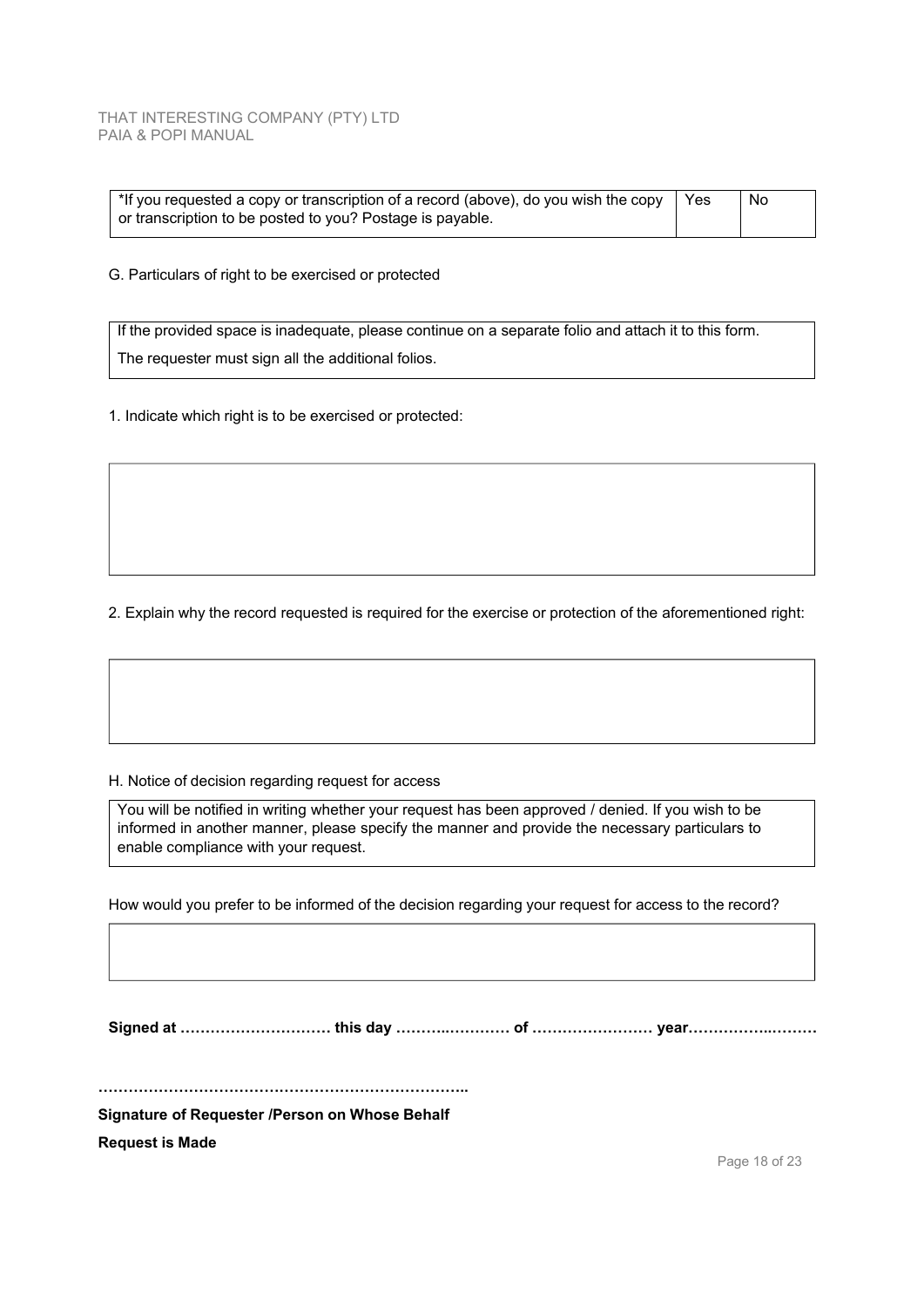## **ANNEXURE 2 : OBJECTION TO THE PROCESSING OF PERSONAL INFORMATION IN TERMS OF SECTION 11(3) OF THE PROTECTION OF PERSONAL INFORMATION ACT, 2013**

## **REGULATIONS RELATING TO THE PROTECTION OF PERSONAL INFORMATION, 2018**

### **Note:**

Affidavits or other documentary evidence as applicable in support of the objection may be attached.

- 1 If the space provided for in this Form is inadequate, submit information as an Annexure to this Form and sign each page.
- 2 Complete as is applicable

| A                                                        | <b>DETAILS OF DATA SUBJECT</b>      |
|----------------------------------------------------------|-------------------------------------|
| Name(s) and surname/ registered name<br>of data subject: |                                     |
| Unique Identifier/ Identity Number                       |                                     |
| Residential, postal or business address:                 |                                     |
| Contact number(s):                                       |                                     |
| Fax number / E-mail address:                             |                                     |
| B                                                        | <b>DETAILS OF RESPONSIBLE PARTY</b> |
| Name(s) and surname/ registered name<br>of data subject: |                                     |
| Residential, postal or business address:                 |                                     |
| Contact number(s):                                       |                                     |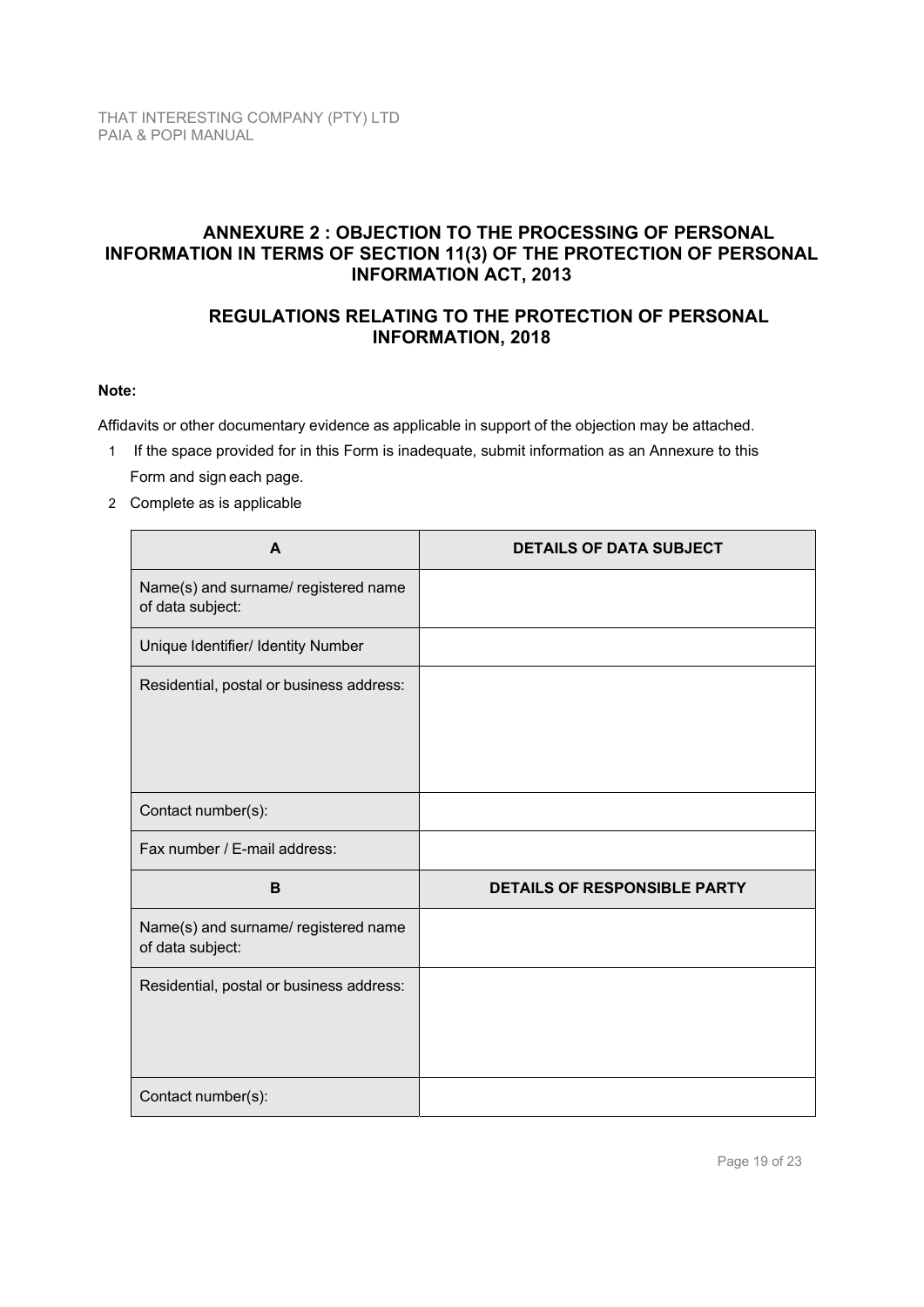| <b>REASONS FOR OBJECTION IN TERMS OF SECTION</b><br>11(1)(d) to (f) (Please provide detailed reasons for<br>the objection) |
|----------------------------------------------------------------------------------------------------------------------------|
|                                                                                                                            |
|                                                                                                                            |

**Signed at ...................................... this ....... day of .................... 20…** 

**............................................................** 

**Signature of data subject/designated person**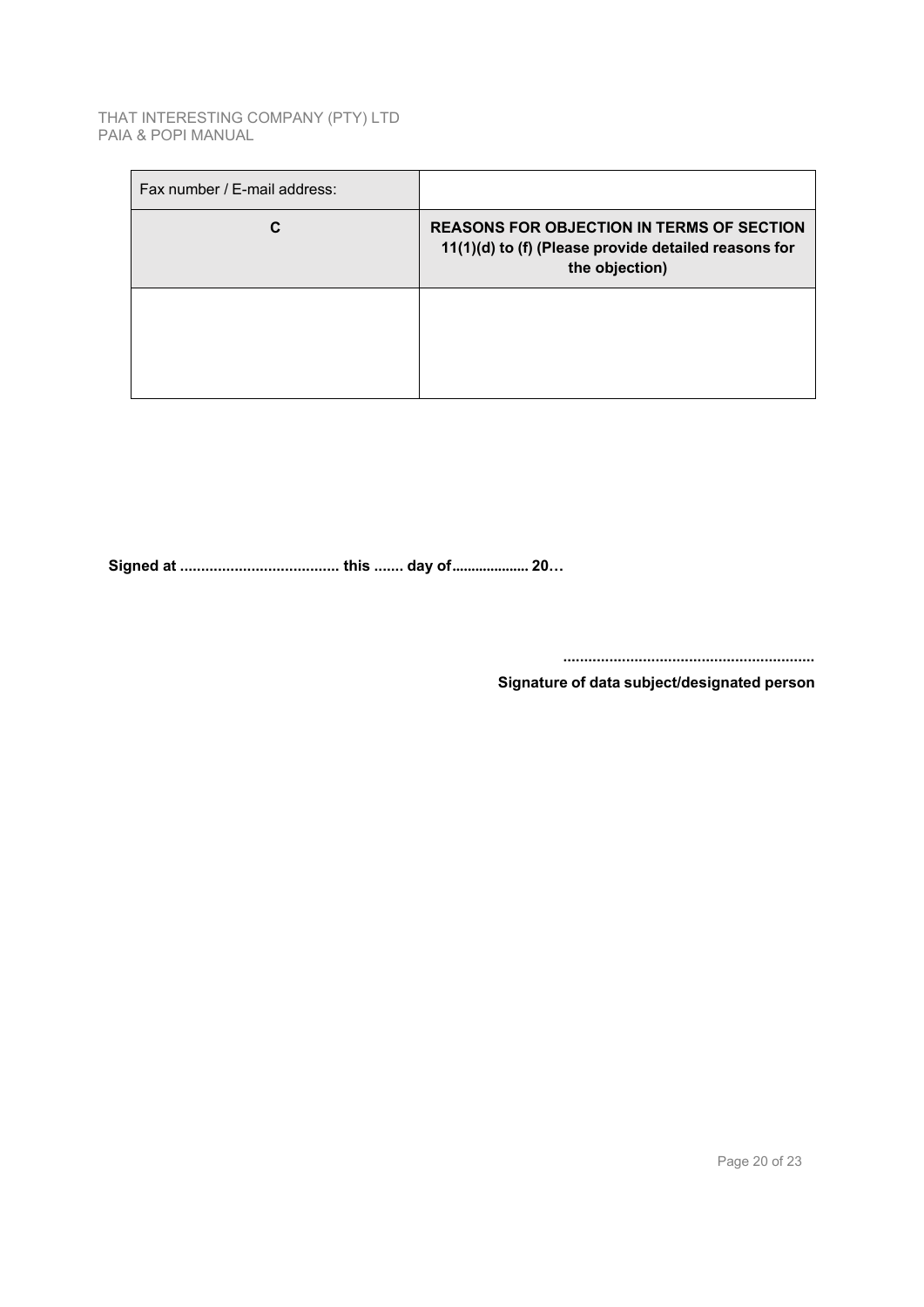## **ANNEXURE 3 : REQUEST FOR CORRECTION OR DELETION OF PERSONAL INFORMATION OR DESTROYING OR DELETION OF RECORD OF PERSONAL INFORMATION IN TERMS OF SECTION 21(1) OF THE PROTECTION OF PERSONAL INFORMATION ACT, 2013**

## **REGULATIONS RELATING TO THE PROTECTION OF PERSONAL INFORMATION, 2018**

### **Note:**

- 1. Affidavits or other documentary evidence as applicable in support of the request may be attached.
- 2. If the space provided for in this Form is inadequate, submit information as an Annexure to this Form and sign each page.
- 3. Complete as is applicable.

Mark the appropriate box with an "x".

Request for:

- □ Correction or deletion of the personal information about the data subject which is in possession or under the control of the responsible party.
- Destroying or deletion of a record of personal information about the data subject which is in possession or under the control of the responsible party and who is no longer authorised to retain the record of information

| A                                                        | <b>Details of Data Subject</b> |
|----------------------------------------------------------|--------------------------------|
| Name(s) and surname/ registered name of data<br>subject: |                                |
| Unique Identifier/ Identity Number                       |                                |
| Residential, postal or business address:                 |                                |
| Contact number(s):                                       |                                |
| Fax number / E-mail address:                             |                                |
| B                                                        | DETAILS OF RESPONSIBLE PARTY   |

Page 21 of 23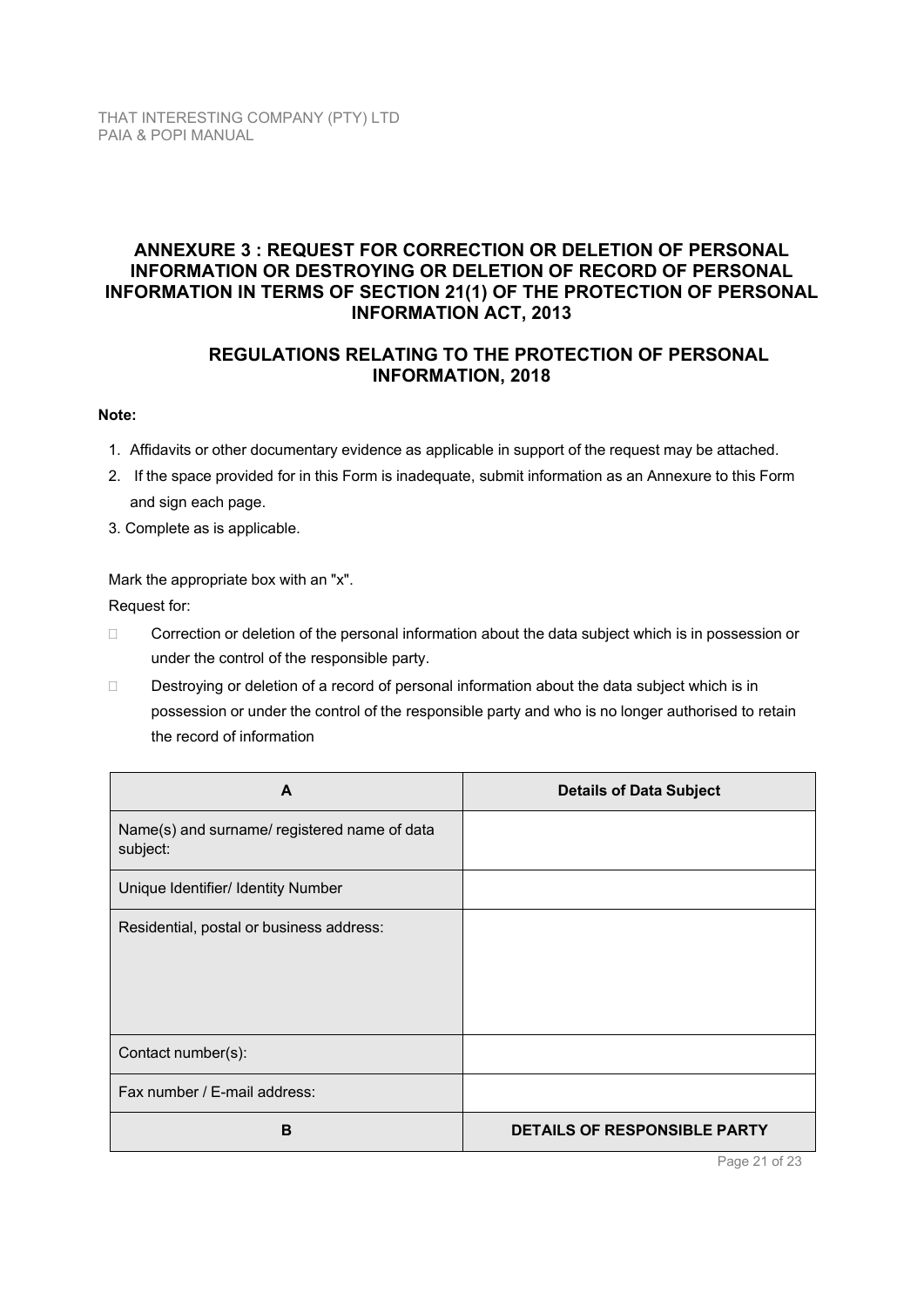| Name(s) and surname/ registered name of data<br>subject: |                                                                                                                                                                                                                                                                                                                                                                                                                                                                                     |
|----------------------------------------------------------|-------------------------------------------------------------------------------------------------------------------------------------------------------------------------------------------------------------------------------------------------------------------------------------------------------------------------------------------------------------------------------------------------------------------------------------------------------------------------------------|
| Residential, postal or business address:                 |                                                                                                                                                                                                                                                                                                                                                                                                                                                                                     |
| Contact number(s):                                       |                                                                                                                                                                                                                                                                                                                                                                                                                                                                                     |
| Fax number / E-mail address:                             |                                                                                                                                                                                                                                                                                                                                                                                                                                                                                     |
| C                                                        | Reasons for Objection in Terms of Section<br>11(1)(D) to (F) (Please Provide Detailed<br><b>Reasons for The Objection)</b>                                                                                                                                                                                                                                                                                                                                                          |
|                                                          |                                                                                                                                                                                                                                                                                                                                                                                                                                                                                     |
| D                                                        | Reasons for *Correction or Deletion of the<br>Personal Information about the Data Subject in<br>Terms of Section 24(1)(a) which is in<br>Possession or Under the Control of the<br><b>Responsible Party; and or Reasons for</b><br>*Destruction or Deletion of a Record of<br>Personal Information about the Data Subject in<br>Terms of Section 24(1)(b) which the<br>Responsible Party is no longer Authorised to<br>Retain. (Please Provide Detailed Reasons for<br>the Request) |